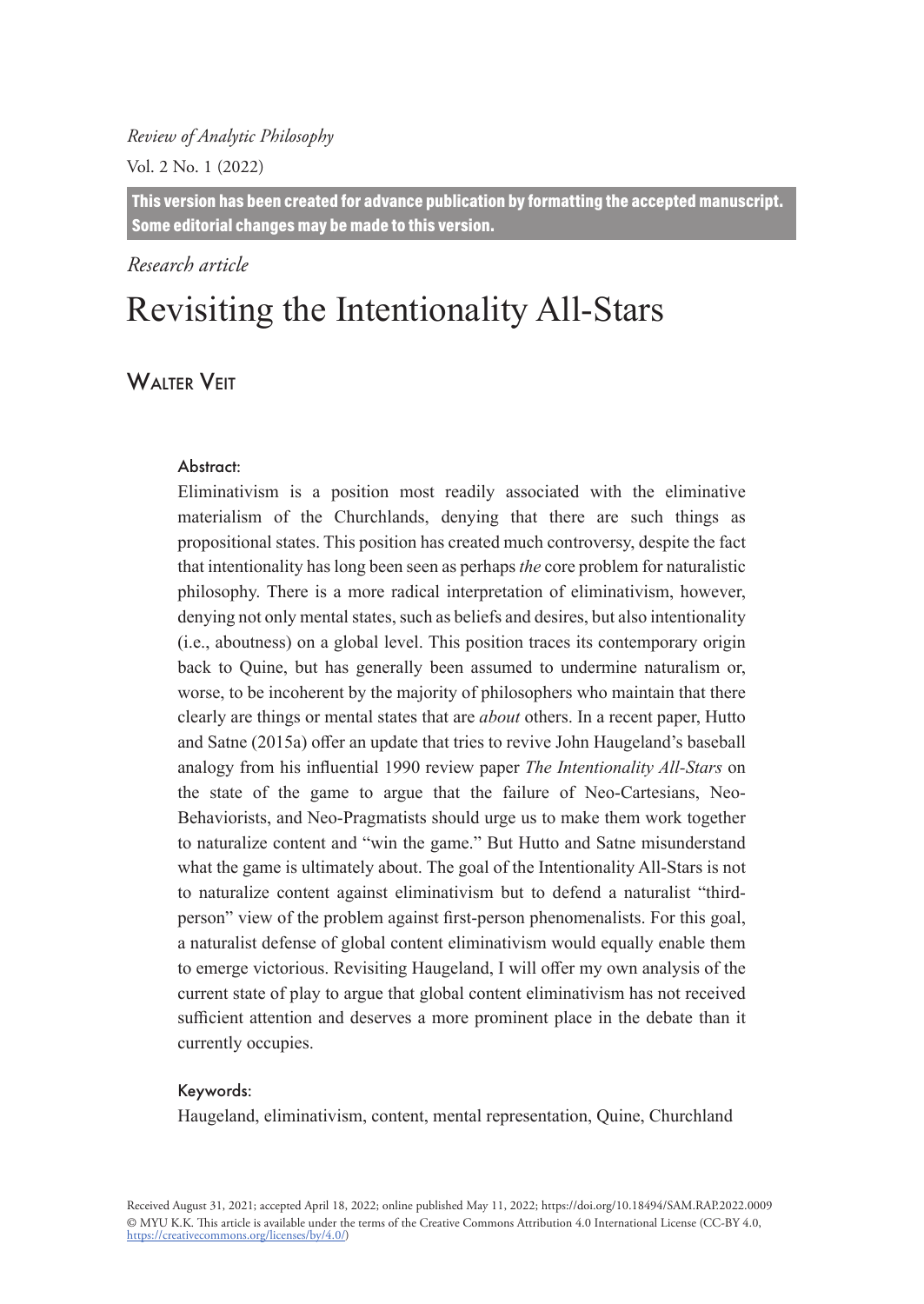#### 1. Introduction

The two major problems in the philosophy of mind are the infamous problem of consciousness and the problem of intentionality. The latter problem, though far less known among the public, has received considerable philosophical attention. If you were to ask anyone walking by in the street whether they have thoughts about things, one might wonder how insane someone must be to respond with "no," that is, if the person being asked does not instantly hold the questioner to be mad himself. Non-philosophers would be very surprised that anyone might suggest that people did not have thoughts about things. How to make sense of intentionality in a naturalist view of the world, however, is a problem that has occupied philosophers at least since the 5<sup>th</sup> century B.C.E. when Parmenides of Elea wrote On Nature.<sup>1</sup> Alex Rosenberg gives a succinct analysis of the problem:

The basic problem that intentionality raises for naturalism has been obvious enough since Descartes or even Plato [*Meno*, 99]: how can a clump of matter, for example, the brain or some proper part of it, have propositional content, be *about* some other thing in the universe. What naturalism requires is a purely physical, causal account of intentionality that itself makes no overt or covert appeal to semantical concepts. (Rosenberg, 2013, p. 3)

Although Plato grappled with the problem of intentionality, it is Descartes (1641) who is most readily associated with the problem of intentionality. After he (in)famously inferred mind–body dualism–-the conclusion that minds are separate from bodies—from the "undoubtable" fact that we have thoughts, how thoughts could relate to the material world became a much-discussed problem. While certainly a popular view among the public, Descartes' conclusion of mind–body dualism has become unfavorable among philosophers of mind. For many naturalist philosophers, the mind simply *is* the brain or, for that matter, the entire nervous system. Yet, the underlying problem is not unique to dualism, but also applies to materialist views of the mind, i.e., how could a materialist mind have thoughts about things?

In this paper, I attempt to convince the reader that Descartes' argument that we have thoughts about things is on more shaky ground than we might have imagined. I argue that *content eliminativism*, i.e., the flat-out denial of Descartes' original premise of an "undoubtable fact" that we have intentional thoughts, is to be taken seriously.<sup>2</sup> In doing so, I will draw upon

<sup>1</sup> See Caston (2008).

<sup>2</sup> But even if Descartes is not committed to this position, intentionality is often viewed as a necessary ingredient any theory of the mind needs to satisfy (see Dennett, 1987; Searle, 1983). As I shall argue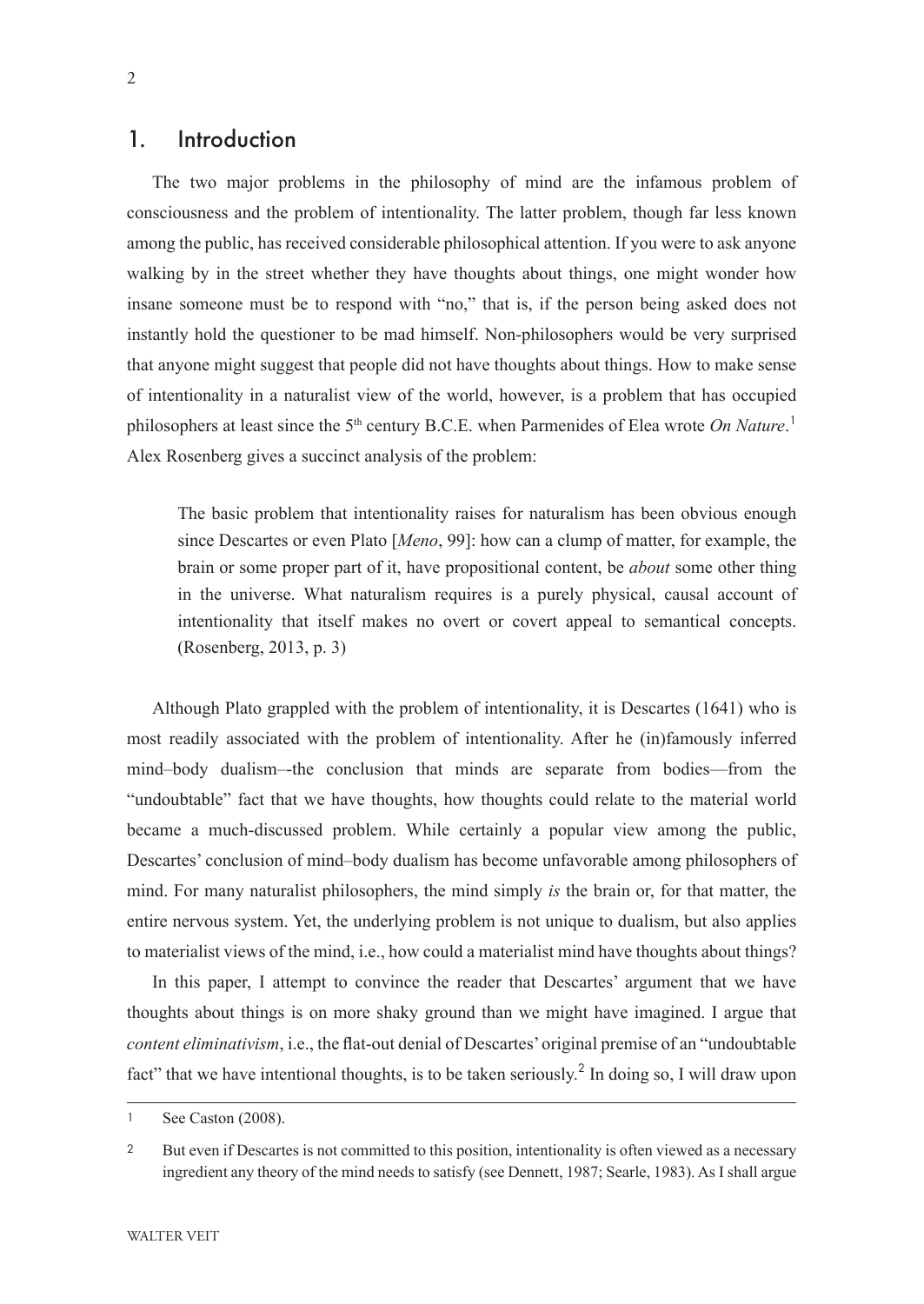a target article in the journal *Philosophia* by Hutto and Satne (2015a) as an excellent argumentative scaffold, since they updated and tried to revive John Haugeland's baseball metaphor from his influential 1990 article *The Intentionality All-Stars*, which reviewed the state of play in the literature on intentionality. Borrowing Haugeland's distinction between Neo-Cartesians, Neo-Behaviorists, and Neo-Pragmatists, Hutto and Satne argue that these strategies to naturalize intentionality have failed in the last quarter of a century and must be combined in order to achieve victory. Cooperation appears to be a laudable goal, but why should we believe that the failure of three different strategies will turn to success when we combine them? Worse, as Hutto and Satne (2015a) state in their introduction to the special issue, they continue to hold that there is a "Hard Problem of Content" akin to the "Hard Problem of Consciousness" articulated by Chalmers (1995). When Hutto and Myin (2013) made this comparison, they maintained that naturalism and informational content are incompatible, but why that should lead us to pursue a new strategy to bridge this explanatory gap rather than embrace eliminativism is unfortunately given comparatively little attention.

While Hutto and Satne have received fifteen replies to their target article (see Hutto and Satne (2015b) for an introduction to the issue), only three responses expressed skepticism that the naturalization of content will succeed (see Abramova & Villalobos, 2015; Alksnis, 2015; Rosenberg, 2015). Despite their inclinations towards eliminativism, however, none of them have criticized Hutto and Satne's characterization of Haugeland's baseball metaphor. By revisiting Haugeland here, I will demonstrate that Hutto and Satne mistake what the game is ultimately about. The goal of the *Intentionality All-Stars* is not to naturalize content against eliminativism but to defend a naturalist "third-person" view of the problem against first-person phenomenalists, and for this goal a naturalist defense of *global content eliminativism* would equally enable them to win the game. All bases are on the same team! Rosenberg rightly notes that "consciousness is screaming at us almost from the cradle to the grave that thought is about stuff" (2014, p. 27), but that should only make us all the more careful not to succumb to the Cartesian temptation of treating this intuition as an a priori matter of fact. Unfortunately, even fervent critics of Descartes, such as Dennett (1987) and Searle (1983), despite their frequent complaints about the influence of Descartes on neuroscience and the philosophy of mind, commit this mistake themselves, arguing that intentionality is a requirement any theory of mind has to satisfy. Far from being a radically implausible and incoherent position, I argue that *content eliminativism* deserves to be taken more seriously, without thereby threatening to

in the remainder of this paper, this is a mistake committed by many thinkers, even if Descartes is not one of them. See Simmons (1999) and De Rosa (2010) for two forceful defenses of Descartes' commitment to intentionality.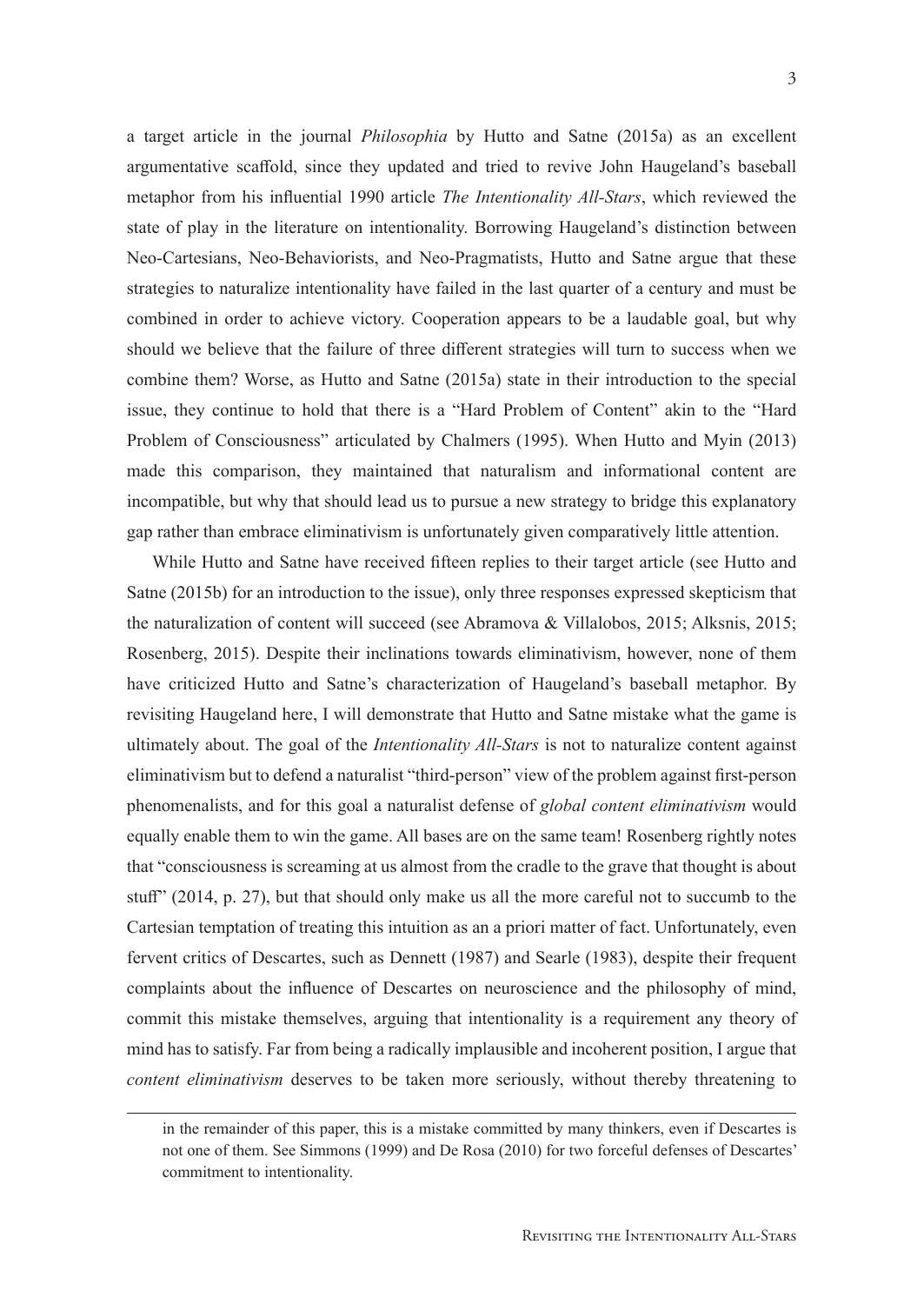undermine naturalism itself. With this throat-clearing out of the way, let me give an overview of this paper.

The paper is structured as follows: in Section 2, I explain the intentionality problem for naturalism and take a close look at Haugeland's description of the game and Hutto and Satne's update of it. In Section 3, I gather support for content eliminativism from a variety of arguments provided by Neo-Cartesians, Neo-Behaviorists, and Neo-Pragmatists at the outfield. In Section 4, I draw support for content eliminativism from neuroscience, arguing that eliminativism need not undermine neuroscience nor naturalistic philosophy. In Section 5, I conclude that content eliminativism has not received sufficient attention and deserves a more prominent place in the debate than it currently occupies.

### 2. Naturalism and the Problem of Intentionality

The problem of intentionality is as much of a philosophical puzzle as it is an empirical puzzle. Naturalists have tried for more than forty years to explain how mental representations can have semantic properties. This has led some philosophers of neuroscience to become *anti*representationalists, suggesting alternative accounts for how the mind works.<sup>3</sup> However, here, it is important to note that anti-representationalism does not necessarily involve content eliminativism, as illustrated by Hutto and Satne (2015a) who oppose representationalism but nevertheless try to naturalize content. Furthermore, neither is it the case that content eliminativism requires anti-representationalism. At most, it is mental representations with semantic content that must go. Some will undoubtedly resist this notion, arguing that the very concept of mental representation implies semantic content. But I will argue in Section 4 that this is a mistake. If we look at neuroscience, the term "representation" is typically used in a much looser sense, based on mere correlations or similarity relations. It is therefore important to distinguish content eliminativism from anti-representationalism—two views that are often confused. Williams (2018), for example, mistakenly asserts that Rosenberg (2011, 2015) defends the view that "the concept of representation is so mired in folk superstition and ways of thinking that it deserves no place in mature science" (p. 144). But the fact of the matter is that Rosenberg does not even use the word representation once in his 2015 paper on naturalism, suggesting that "maps store information nonsententially and so perhaps nonpropositionally, and these may provide a model for how the brain does it" (p. 36). The problem is only one of representations with semantic content—or for that matter, anything with semantic content—

<sup>3</sup> See Hutto and Myin (2013, 2014, 2017).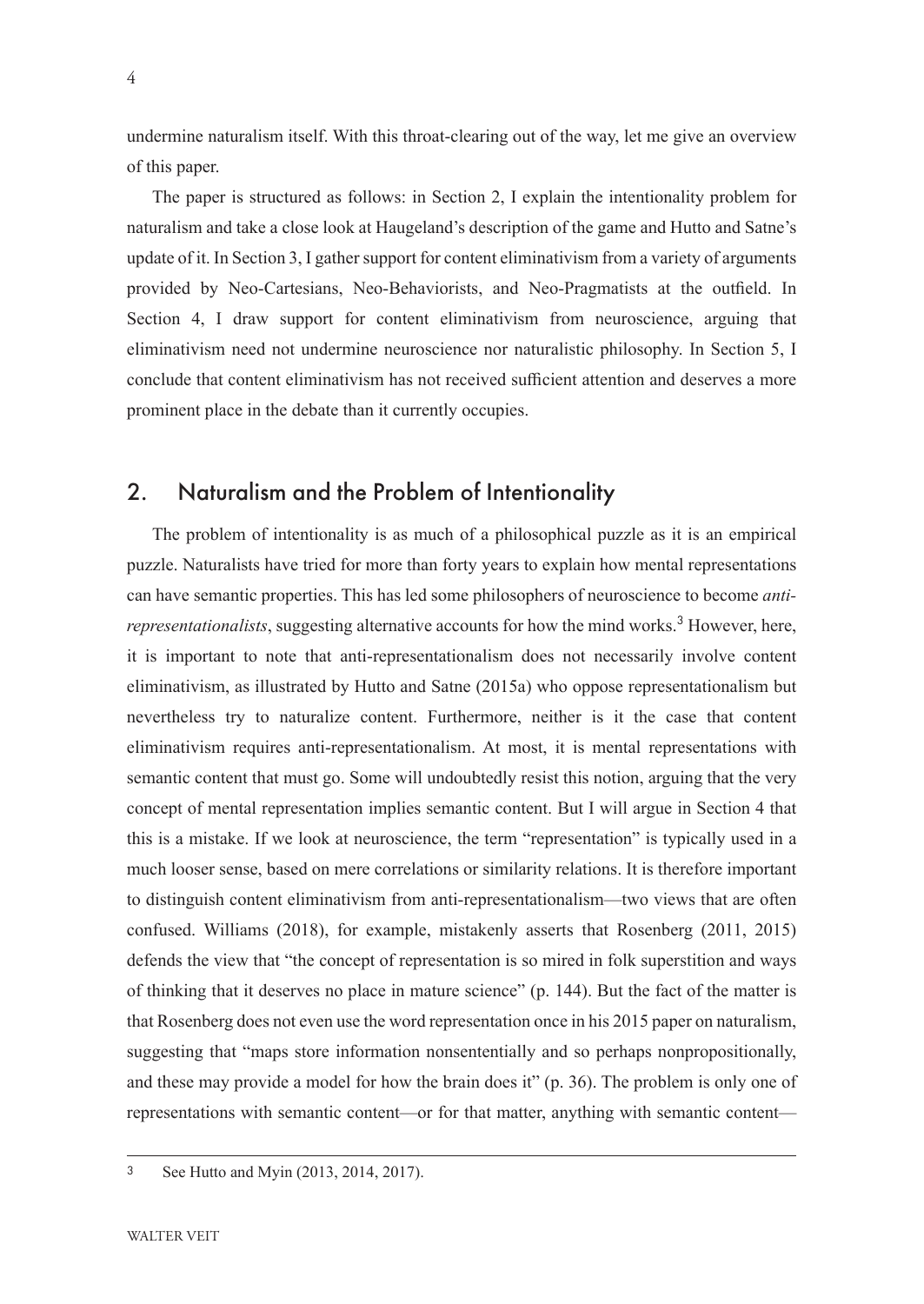since deflationary views of representation tend to give up much of what made aboutness so challenging for naturalism to begin with.<sup>4</sup>

As just alluded to, perhaps the most outspoken defender of *content eliminativism* has been Rosenberg (2011, 2013, 2014, 2015). While most naturalists attempt to naturalize content, Rosenberg thinks that these attempts are doomed to fail and that a serious commitment to naturalism should make us eliminativists about content. Abramova and Villalobos (2015) in their reply to Hutto and Satne also view the strategies pursued so far as hopeless and call for a strict naturalism, but then go on to argue that the autopoietic framework of Maturana (1981) can offer us a new alternative. But the failure of decades of work on naturalizing intentionality should make us inclined to see an eliminativist stance as the default: that a new strategy for the naturalization of intentionality is worth betting on needs to be demonstrated, not merely asserted. Alksnis (2015) is closer to my own view here, offering a pessimistic response to the failure of naturalizing content, by suggesting a break with this literature as a whole. Instead of assuming that all-intelligent behavior requires intentionality, Alksnis suggests that we can take a global anti-content approach such as in the work of Beer (1990, 2000) on dynamical systems theory and robotics.

Importantly, I should note that such a global content eliminativism position should not be confused with the closely related *eliminative materialism* espoused by Paul and Patricia Churchland.<sup>5</sup> While the Churchlands deny that we have intentional mental states, this need not entail that there is, for instance, no propositional content at the level of linguistic communities. Therefore, it is an unfortunate fact of history that eliminative materialism has come to be abbreviated as eliminativism. To differentiate the two positions, one may call the position I defend in this paper *global content eliminativism*. Eliminativism as it is most frequently used today would then be a sort of *local content eliminativism* about mental content. I shall here stick with content eliminativism, but the reader should keep in mind that it is the stronger *global* thesis that is defended here.

The difference between these two easily confused positions can be nicely illustrated by the three main strategies for the naturalization of content that Haugeland (1990) illustrates using the metaphor of baseball to explain the "state of the game." Haugeland argues that there are three distinct strategies for naturalizing content, corresponding to the three bases in baseball,

<sup>4</sup> Nevertheless, anti-representationalists such as Hutto have offered many supporting arguments for content eliminativism, some of which will be elaborated in Section 4.

<sup>5</sup> See, for instance, Churchland (1981).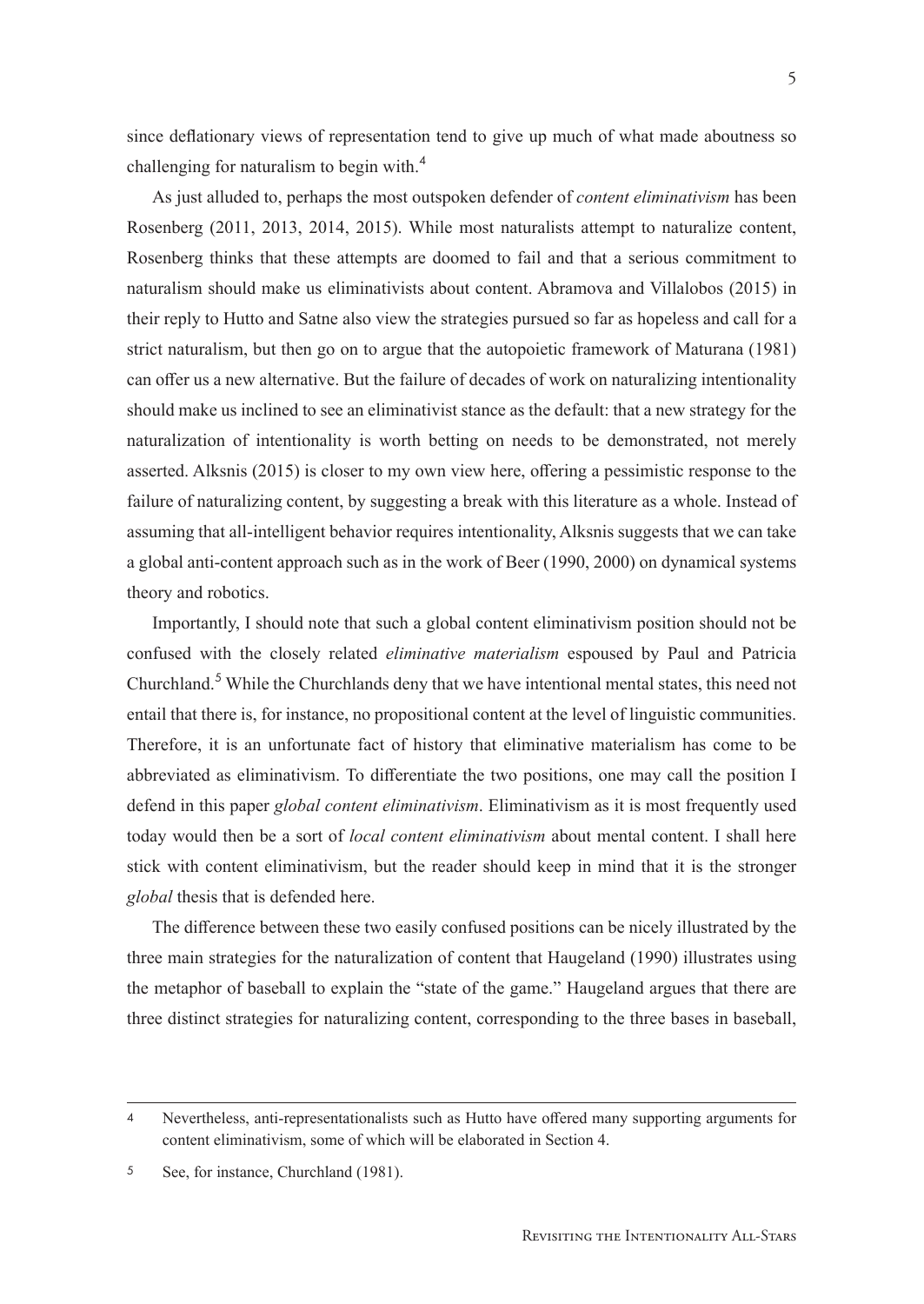which he identifies as Neo-Cartesianism, Neo-Behaviorism, and Neo-Pragmatism.<sup>6</sup> In the following, I will take a closer look at Haugeland's description of the state of play and how Hutto and Satne see it now.

Neo-Cartesians are best understood by referring back to Descartes. For Descartes, there was something undoubtable about the content of our thoughts. Neo-Cartesians argue that intentionality has its source in the mind. Written words, sign language, spoken language, etc., get their intentionality from us. Here, John Searle (1983) is an important figure, having introduced the distinction between intrinsic and derived intentionality. While Searle does not give an account of how intrinsic intentionality could emerge, he thinks that scientists will eventually figure it out. In order to offer a good alternative to *content eliminativism*, however, an explanation is required of how intentionality can emerge in the brain. If one takes *content eliminativism* to be incoherent, one may not be much concerned with the question, being satisfied with the assumption that there must be an explanation, even if it has not been discovered (yet). Though many hold content eliminativism to be incoherent, most naturalists have not been satisfied with Searle's explanation, some calling it *explanatorily hollow*.<sup>7</sup> If Neo-Cartesianism is to be an alternative to the proposals by Neo-Behaviorists and Neo-Pragmatists, a more developed proposal is in order.

At the time of Haugeland (1990), such accounts were offered by the likes of Fodor (1975, 1981), Field (1978), and Pylyshyn (1984). What distinguishes intrinsic intentional content in the mind from the observer-relative (i.e., derived) content is *semantic activity*: a "global property of 'systems' of interacting tokens, together with the processes or primitive operations through which they interact" (Haugeland, 1990, p. 393). Hence, written words or traffic signs have only observer-relative content derived from intentional mind states. How can such semantic activity be instantiated? What is needed is a naturalistic theory of mental representation. The received view in cognitive science treats semantic activity as occurring on a syntactical level lending itself to a digital interpretation. Many continue to treat the mind as a computer with a *language of thought*, an attractive view for anyone working on artificial intelligence. There are problems with this view, however, as Fodor himself recognized.<sup>8</sup>

<sup>6</sup> While keeping baseball analogies to a bare minimum, I cannot (and do not want to) eliminate their use in this paper completely due to a misinterpretation of Haugeland's (1990) "intentionality game" by Hutto and Satne (2015a) that shall be remedied here. No more than a cursory understanding of baseball will be needed to understand the arguments here (or for that matter, in Haugeland).

<sup>7</sup> See Hutto and Myin (2013, ch. 7).

<sup>8</sup> See Fodor (2013).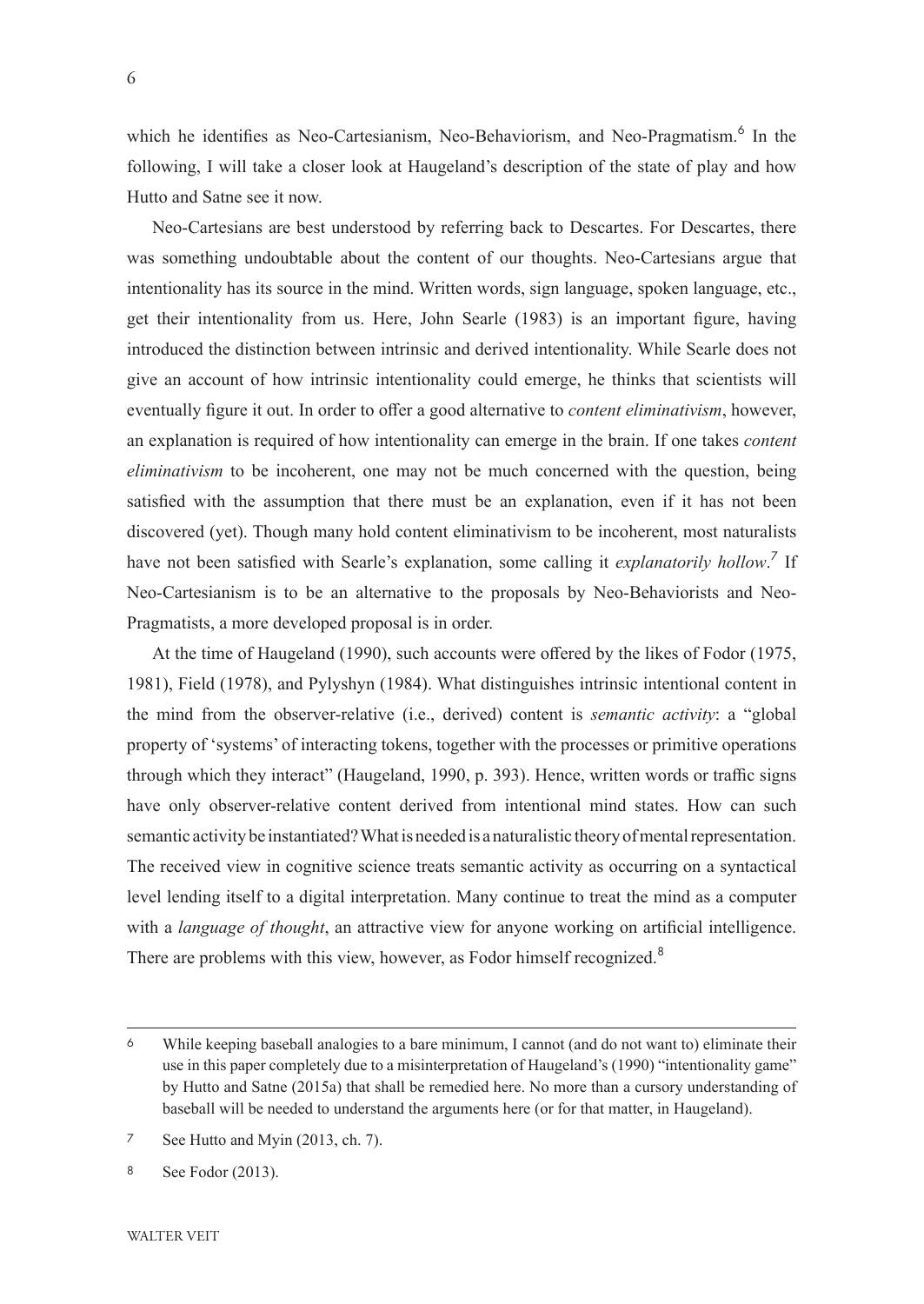Neo-Behaviorists, such as Quine (1960), Dennett (1987), and Stalnaker (1987) are, similarly to the Churchlands, "suspicious of determinate (concrete) mental states" (Haugeland 1990, p. 395). Unlike Neo-Cartesians, Neo-Behaviorists see the ascription of content as the crucial move in understanding intentionality. The problem of intentionality is transformed into a question of when a system's behavior can be usefully described as intentional. The ascription of desires and beliefs becomes appropriate if it serves explanatory and predictive purposes. Organisms seem to have goals that they pursue and can thus be usefully described as agents by postulating mental states (Veit, 2021). However, these accounts seem to go too far when they are then used to make ontological claims. If usefulness becomes the sole desiderata, non-living entities may well be described to possess intentional content. This is a problem for Dennett's (1987) intentional stance, with no limit for the ascription of intentionality. As Haugeland (1990) notes, a mousetrap may be ascribed to (i) the desire to kill a mouse, (ii) the belief that snapping kills it, and (iii) the belief that a mouse is in reach to be killed. Although this way of thinking might be useful here—at least predictively but perhaps also explanatorily—something seems to have gone wrong. But as Hutto and Satne (2015a) rightly point out, this does not much concern Neo-Behaviorists. Dennett (2009) puts this succinctly: there is "no theoretically motivated threshold distinguishing the 'literal' from the 'metaphorical' or merely 'as if' cases" (p. 343). Unsurprisingly, this view has been seen as too deflationary by many:

The idea that defenders of second base are committed to an utterly deflationary or mere ascriptionist strategy is inspired by Dennett's "all there is" remarks – such as, when he writes "all there is to being a true believer is being a system whose behaviour is reliably predictable via the intentional strategy, and hence all there is to really believing that p (for any proposition p) is being an intentional system for which p occurs as a belief in the best (most predictive) interpretation" (Dennett, 1987, p. 29).

The charge of mere ascriptionism is also licensed by his definition of intentional systems, which he insists, "does not say that intentional systems *really* have beliefs and desires, but that one can explain and predict their behavior by ascribing beliefs and desires to them" (Dennett, 1985, p. 7, emphasis added). (Hutto and Satne, 2015a, p. 525)

If intentionality can be ascribed to anything, we may doubt that the naturalization has succeeded. The intentional stance forcefully shows how quickly we ascribe intentional content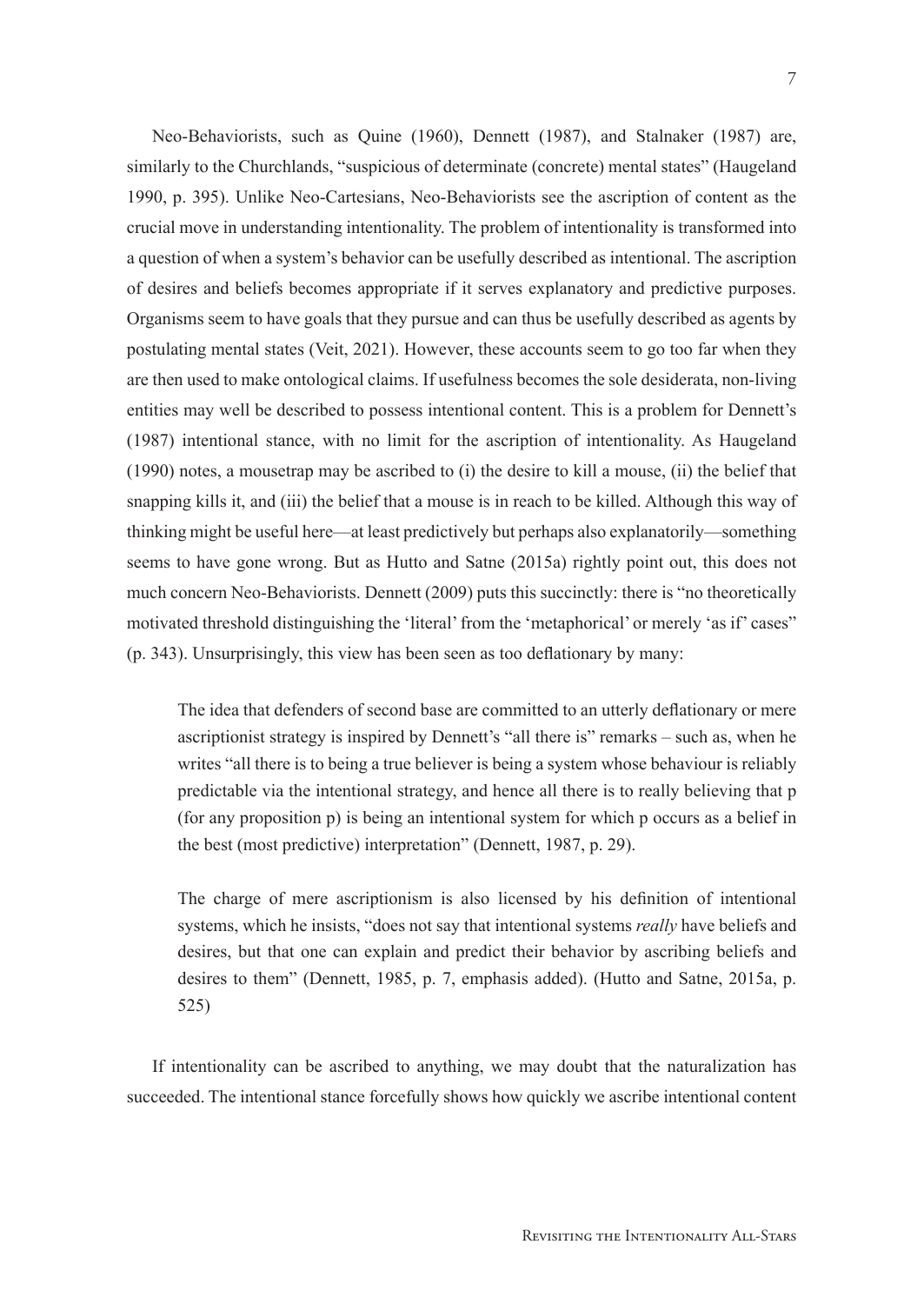to entities that do not share our cognitive architecture.<sup>9</sup> All of this may suggest a deep evolutionary rationale for the usefulness of the intentional stance (Dennett, 1987, 2017; Rosenberg, 2011), but such an instrumentalist justification falls short of vindicating intentionality. We may equally interpret this strategy as undermining the efforts made by Neo-Cartesians and Neo-Behaviorists to naturalize content, instead supporting a much more eliminativist stance. Rosenberg (2015) is therefore right to warn us that naturalism may force us to realize that the seemingly "undoubtable fact" that we have intentional content is itself an illusion foisted upon us by the apparent intentional content of language. We are making a mistake similar to the ascription children make towards a ventriloquist's puppet. Let us therefore now turn to third base: Neo-Pragmatism.

Neo-Pragmatists<sup>10</sup> seek to ground "original intentionality essentiality [as] a social institution—part of a way of life engendered and maintained by communal conformism" (Haugeland, 1990, p. 414). In a way, Neo-Pragmatists turn Neo-Cartesianism on its head. Original intentionality is no longer found in "minds" but in the language of social communities, maintained and strengthened through social mechanisms and institutions. Content is "scaffolded" through interaction in linguistic communities. While content eliminativism implies eliminative materialism, the inverse need not be true if Neo-Pragmatists are to be believed.<sup>11</sup> The problem for Neo-Pragmatism largely stems from its exclusion of "any animals, (asocial) robots, or even isolated (unsocialized) human beings" (Haugeland 1990, p. 414). While Neo-Behaviorism seems too permissive, Neo-Pragmatism appears too restrictive for content ascriptions.<sup>12</sup> Hutto and Satne (2015a) suggest that this problem raises an "essential tension" responsible for the unpopularity of Neo-Pragmatism that so far has not been resolved:

<sup>9</sup> Rather than providing a naturalized account of content, the content eliminativist sees the work of second-base Neo-Behaviorists as undermining first- and third-base strategies, i.e., Neo-Cartesianism and Neo-Pragmatism, respectively. Michael Graziano (2016) offers perhaps the most forceful argument for content eliminativism via the Neo-Behaviorist route. If one is lucky enough to attend a talk by him, it is likely that he will start using his ventriloquist skills to make a puppet speak. Despite our knowledge that it is only a puppet, we are unable to shake the feeling, the seeming, or however else one might describe our automatic ascription of intentional content to the puppet. Similarly, we are able to enjoy and ascribe contents to the "minds" of animated characters in, say, a Disney movie.

<sup>10</sup> Haugeland mentions Heidegger (1927), Sellars (1954, 1969), Brandom (1979, 1983), and himself (1990).

<sup>11</sup> Rosenberg, however, argues that content eliminativism follows straightforwardly from eliminative materialism.

<sup>12</sup> As Neo-Cartesians would be eager to point out, the cognitive architecture that is deemed necessary for the development and participation in linguistic communities needs to exist prior to such an engagement. But if that is the case, intentionality should not be located in the social institution but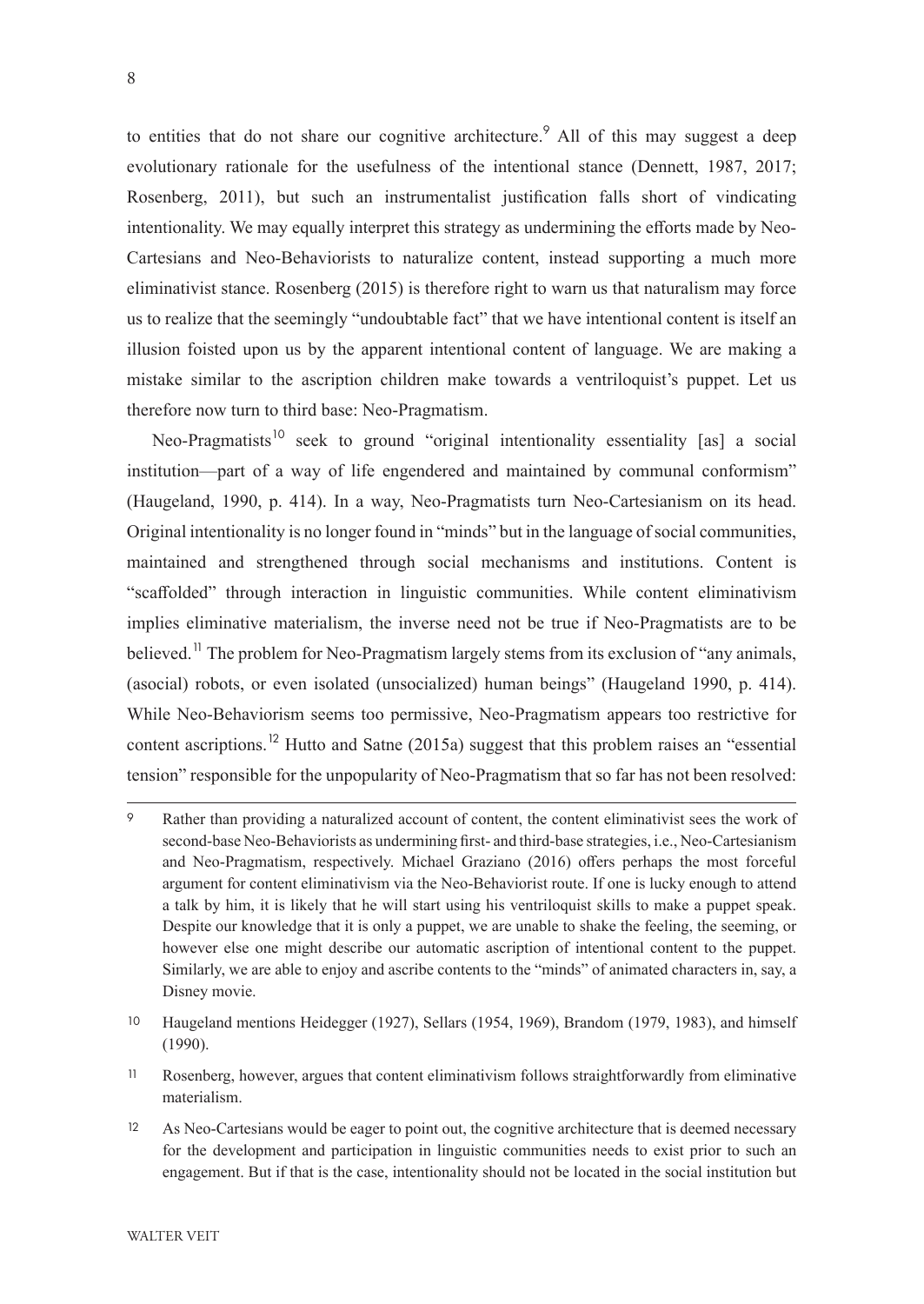- 1. Participating in and mastery of socio cultural practices requires intelligence;
- 2. Intelligence requires intentionality;
- 3. Intentionality requires content. (Hutto and Satne, 2015a, p. 528)

A similar *essential tension* is found between the base strategies: whereas Neo-Cartesians locate original intentionality in the mind, i.e., the brain, Neo-Pragmatists locate it in social institutions, and Neo-Behaviorists deny that there is such a thing as original intentionality. Hence, it is unsurprising that many take these three strategies to be mutually exclusive, with proponents of each promising with great confidence that their program will eventually prevail over the others. This optimistic tone has shifted, however, as this analysis by Peter Godfrey-Smith illustrates:

The decade or so from the early 1980s to the early 1990s was the heyday of the program of giving naturalistic theories of mental representation. The work was pervaded by a sense of optimism; here was a philosophical problem that seemed both fundamental and solvable. […] On some days it seemed that a full solution might just be around the corner. […] Fodor who once had detailed solutions to offer on a regular basis now seems to express only a vague hope that some form of informational semantics will succeed. [...] I think that many people have been quietly wondering for a few years whether the naysayers might have been right all along. (Godfrey-Smith, 2006, pp. 42– 43)

The program seems to have lost even more momentum now. Almost a quarter of a century after Haugeland's original paper, Hutto and Satne (2015a) sought to revive his baseball metaphor and write an updated analysis of the current state of the "game."<sup>13</sup> They argue that though each of the strategies has unilaterally failed, the problem of naturalizing content may be solved by combining the efforts on all three bases.<sup>14</sup> Many of their arguments will prove

in the brain. The force of the intentional stance becomes apparent here: we cannot shake off the impression that, say, our dog or cat has intentional states, desires, and beliefs. Humans brought up in the wild and unable to communicate with others are still deemed to have desires and beliefs despite their lack of language. Discarding such content descriptions appears to have a significant cost.

<sup>13</sup> In reference to the Intentionality All-Stars (see Haugeland, 1990).

<sup>14</sup> This requires qualification because they argue that a central assumption of the debate needs to be dropped, i.e., the assumption that intentionality necessarily implies semantic content. This assumption they argue "causes first basers to try to account for content at the wrong level; it causes second basers to presuppose content without explaining it; and it commits third basers to an essential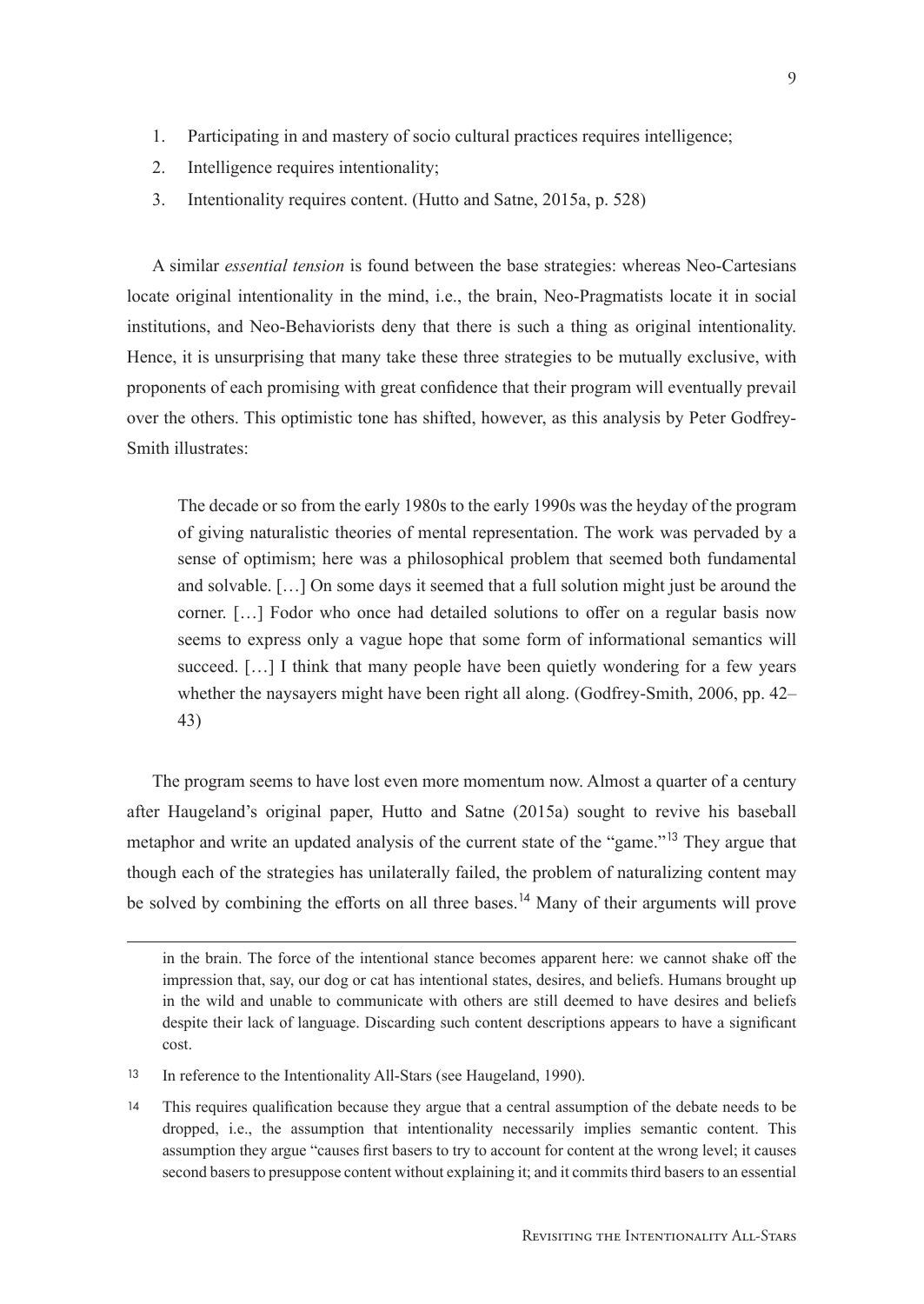helpful in defending content eliminativism, a position they deem "too radical." In outlining their new collaborative research program, they state two conditions: "[a]ny proposed explanations must (i) not presuppose content and (ii) have recognized scientific credentials" (p. 521). These points are well taken. Any naturalist explanation must rely on well-established processes studied by science and explain content without already assuming its existence.

Though naturalism is a widespread meta-philosophical position among philosophers, proponents vary greatly in the commitment with which they defend the position. In their edited volume on contemporary naturalism, Muller and Bashour (2014) draw a continuum from fairly weak versions of naturalism, such as Paul Horwich's "anti-supernaturalism," which merely denies the existence of supernatural entities such as spirits, to radical positions such as Alex Rosenberg's "scientism." Instead of thinking of naturalism as a binary category that a philosopher either belongs to or does not, we should think of naturalism on a continuum, with the crucial question being where one draws a line in the sand for the epistemic limits of science to naturalize—or for that matter eliminate–our manifest image. As Fig. 1 nicely illustrates, one can readily be a more committed naturalist without resorting to the merely semantic dispute on what should be called naturalistic philosophy.

While Horwich (2014) holds that "within the domain of phenomena that bear spatial, temporal, causal, and explanatory relations to one another, science rules" (p. 38), Rosenberg (2014) holds that "the tools we should use in answering philosophical problems are the methods and findings of the mature sciences—from physics across to biology and increasingly neuroscience" (p. 17), effectively denying that there is a limit to what science can tell us about the "nature of reality." Whereas Rosenberg should be placed far on the left-hand side, Horwich is firmly placed at the right end of the continuum. According to this characterization, one may treat Rosenberg's naturalism as quite optimistic about science. Nevertheless, he calls his naturalism "disenchanted":

Most radical of all is the divergence between disenchanted naturalism and optimistic naturalism about the mind. The latter holds out the hope of a causal account of at least some human propositional knowledge, perhaps a teleosemantic account, perhaps some other theory of "real (intentional) patterns" in the brain. Disenchanted naturalism holds that all the neural facts (including conscious introspection) underdetermine unique propositional content, and there is no fact of the matter even about which finite set of propositions a neural state "contains." (Rosenberg, 2014, p. 35)

tension" (2015a, p. 529). Hutto and Satne in effect agree with content eliminativism to a large extent.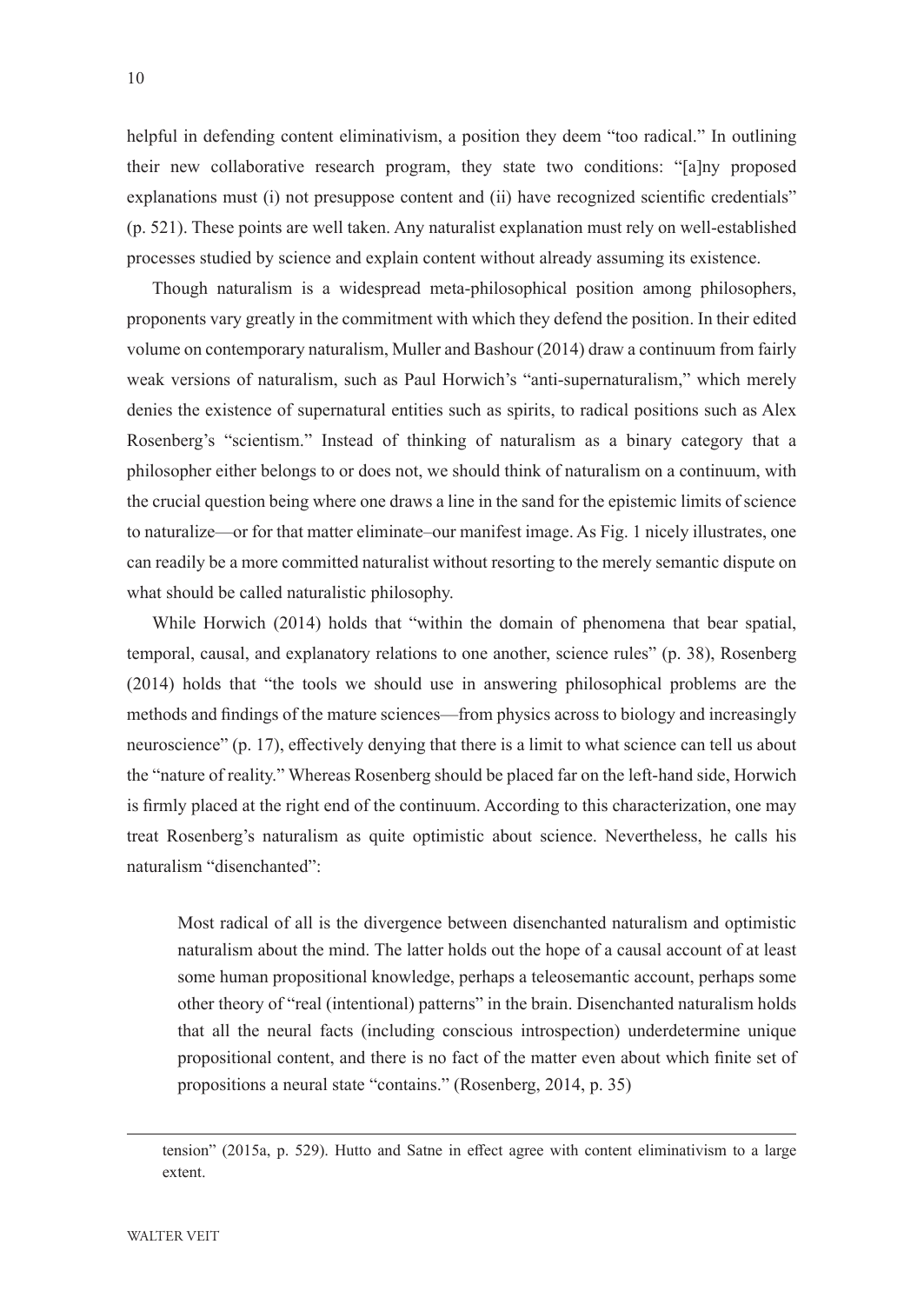

Fig. 1. Naturalist continuum from scientism to anti-supernaturalism.

While Rosenberg is optimistic regarding the power of science to push the boundaries of scientific inquiry, he is critical of an optimistic naturalism in the style of Dennett, which naturalizes rather than eliminates many of our ordinary folk concepts, even when current scientific evidence does not speak in favor of a naturalization view. Rosenberg gives primacy here to science, trusting in current science, rather than future science, which may or may not be able to naturalize folk concepts that do not fit with current science. In this sense, one may even describe Rosenberg's naturalism as pessimistic. Given this broad range, Horwich thinks that the "term [']naturalism['] is used in such a wide diversity of ways—often with no definite sense in mind—that it probably does more harm than good and is best avoided" (p. 38). Rosenberg agrees to the extent that *naturalism* should not be a meaningless term. In response to this weakening of the position, Rosenberg reclaims the word *scientism*, historically a term of abuse against those with an allegedly "unwarranted and exaggerated respect for science" that does not respect the limits of science (p. 17). Rosenberg does not accept this negative definition: for him, a *scientistic* attitude is simply the only position that takes science seriously, implicitly accusing those who oppose scientism of embracing some version of supernaturalism. Horwich's and Rosenberg's disagreement lies simply in the extent to which some concepts qualify as *supernatural*. For Rosenberg and many others,<sup>15</sup> this includes *aboutness*: propositional content is a defective, in some sense *magical*, notion that cannot be accounted for in the scientific image, and has no role to play in cognitive science. In the following section, I analyze the arguments against the idea that content can be naturalized—that there is something inherently "spooky" about content.

<sup>15</sup> These other thinkers are known as 'outfielders' in Haugeland's terminology and will offer various support for eliminativism in Section 3.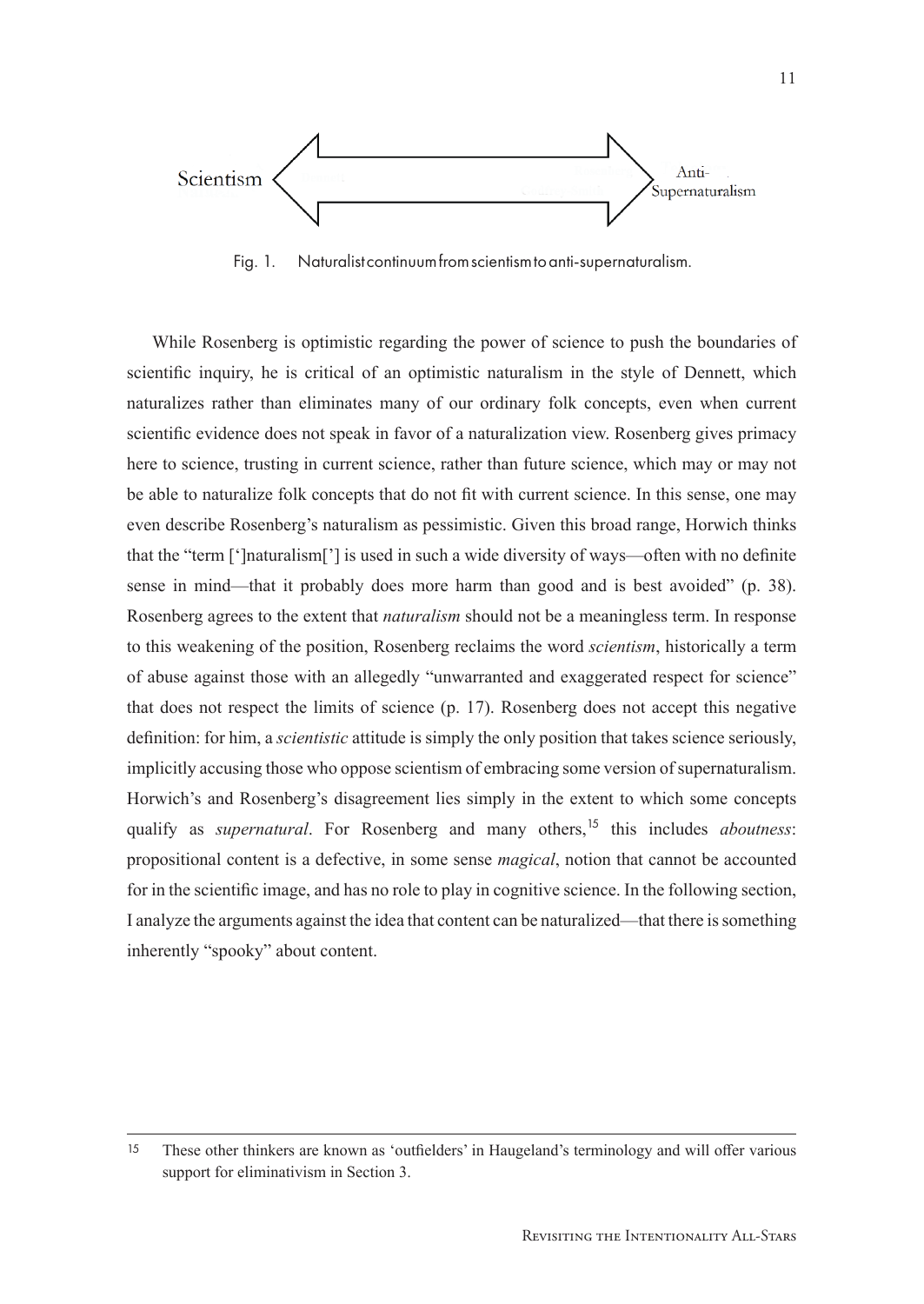### 3. Winning the Game from the Outfield

As Rosenberg (2015) rightly notes, there is an alternative to Neo-Cartesian, Neo-Behaviorist, or Neo-Pragmatist attempts to naturalize content, i.e., *content eliminativism*. <sup>16</sup> It is a position that unifies parts of each of the three strategies, though, unlike Hutto and Satne, seeks to eliminate content rather than look for a new way of naturalizing it:

- 1. Rosenberg (2015) agrees with Neo-Cartesians to the extent that "if there is intentional content it must originally be mental" (p. 538).
- 2. Rosenberg agrees with Neo-Behaviorism to the extent that "attribution of intentional content is basically a heuristic device for predicting the behavior of higher vertebrates" (p. 538).
- 3. Finally, Rosenberg agrees with Neo-Pragmatism to the extent that "the illusion of intentionality in language is the source of the illusion of intentionality in thought" (p. 538).

These three lessons from the various fields in the game provide an alternative picture for the game of naturalizing content, resulting in an entirely different strategy to win the game. While I attempt to minimize the use of these metaphors here (despite their usefulness; see Veit & Ney, 2021), Haugeland's distinction offers a useful way of highlighting the diversity within supporters of eliminativism, instead of lumping them together with those trying to offer a scientific account of content. Unfortunately, Rosenberg misses the chance to draw on Haugeland's (1990) original paper. As Rosenberg only responds to Hutto and Satne (2015a), who given their interest in the naturalization of content only talk about infielders, i.e., those with "spelled-out proposals" who "offer positive accounts of whatever 'larger pattern' makes original intentionality possible" (Haugeland 1990, p. 387), he does not draw support from the outfielders.<sup>17</sup> Outfielders do not just fail to offer concrete theories, but "dismiss the issue" by, as Haugeland notes, "blaming Descartes for philosophy's misplaced presumptions, and remanding any remainder to biology" (p. 387). Part of the problem here is that Hutto and Satne

<sup>16</sup> First-person phenomenalists such as Nagel offer a further alternative, but this gives up on naturalism altogether and is the real opponent for the *Intentionality All-Stars* in the intentionality game.

<sup>17</sup> The baseball field is divided into three defensive zones: first base, second base, and third base. Outfielders, while in one of these three zones, stand far away from the infielder in order to catch the ball if it goes far enough (as it usually does in professional baseball). I follow Haugeland's definition of outfielders as those offering negative accounts on the naturalization of content or dismissing the issue altogether. While Dennett (1987) as an infielder attempts to naturalize intentionality, Skinner (1971) as an outfielder dismisses mental states as something science should never try to explain. As (neo-)behaviorists, however, both agree that intentional ascription is scientifically useful.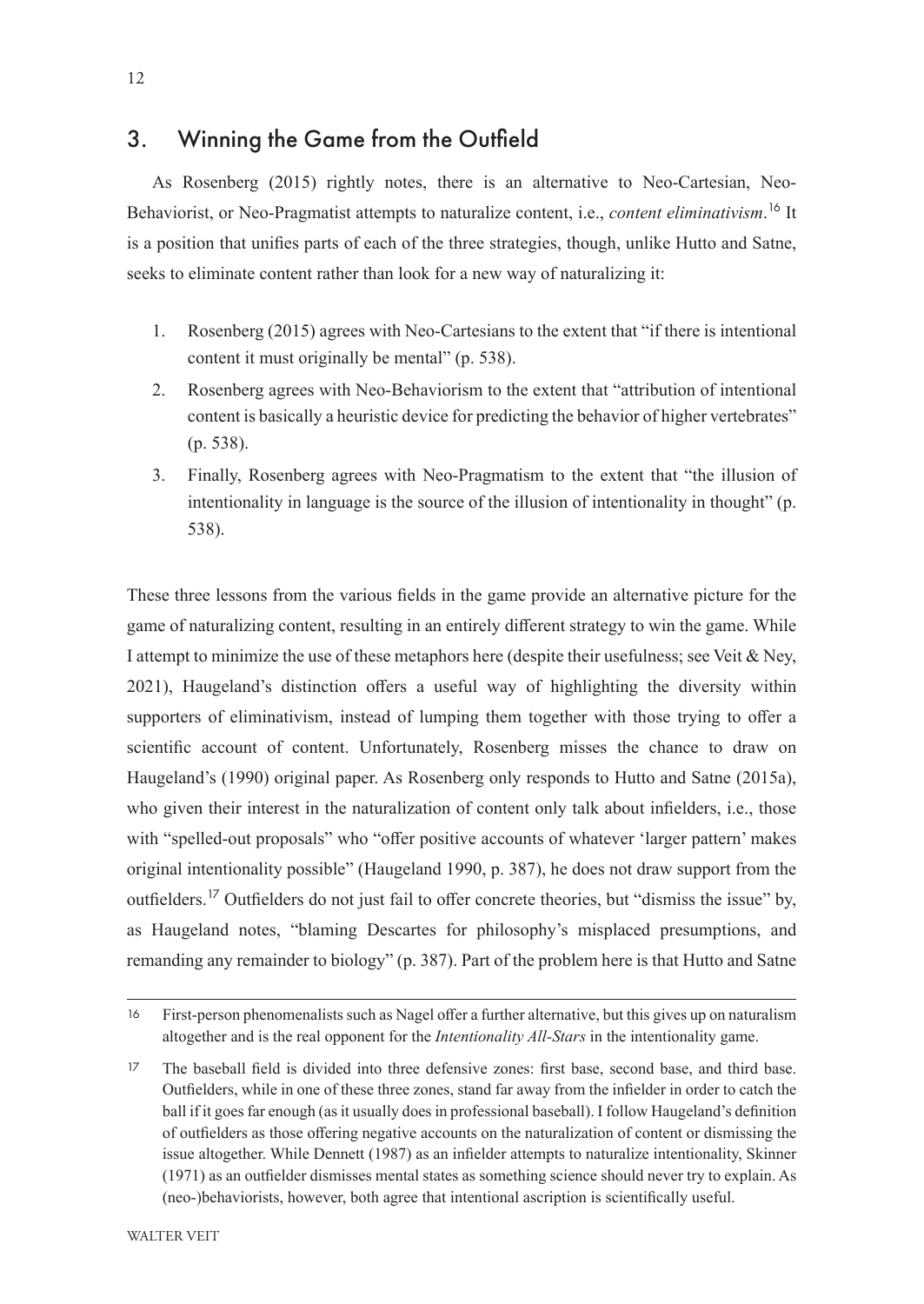only mention the outfielders in a footnote interpreting Haugeland's placement as "closest to the action are those with the more developed and well worked out naturalistic theories of content" (2015a, p. 522). This is unfair, however, given that some of the outfielders are not even interested in providing a naturalist account of content. Alksnis (2015) does a better job here, recognizing that the further one moves outside, the less is "being explained by contentful states" (p. 683). Some, as I shall show shortly, even deny that it can be done without thereby questioning the viability of naturalism. But Alksnis, despite paying closer attention to Haugeland, also misunderstands the purpose of Haugeland's game by proposing that "we should abandon the game" to instead develop anti-content theories of cognition (p. 682). He is mistaken because this strategy is already part and parcel of the strategy of the Intentionality All-Stars. This omission of a serious engagement with the outfielders is especially startling in Rosenberg, as the outfielders for each position Haugeland discusses agree with him on the various merits of Neo-Cartesianism, Neo-Behaviorism, and Neo-Pragmatism.

First (and the only outfielder Rosenberg discusses) is John Searle, placed on the outfield of Neo-Cartesianism. He maintains that "there really are mental brain-states, and that intentionality is what distinguishes them" (Haugeland 1990, p. 387). As an outfielder, however, he does not offer any account for how such a "mysterious causal property" or rather "occult power" (p. 387) could be instantiated, putting trust into the future work of science to unravel this mystery. Though somewhat "spooky," Searle is sure that intentionality is so obviously real that there must be some biological explanation, even if it currently seems "supernatural." Rosenberg's argument for content eliminativism just turns this on its head. The scientific and philosophical work on intentionality has shown that content is deeply problematic. Instead of hoping for some future resolution, Rosenberg bites the bullet: content must go.

Though Rosenberg is mistaken in attributing the distinction between original and derived intentionality to Searle, one may doubt that there is a relevant difference between Haugeland's distinction (1990) and Searle's (1980, 1983, 1992) distinction between intrinsic and derived or "observer-relative" intentionality. Haugeland, however, insists that the two should not be confused. Importantly, he argues that his *original intentionality* does not entail any substantive assumptions about the ways it could be realized. He is open to all three of the strategies for the origin of intentionality offered in his paper, simply defining original intentionality as intentionality that is not derivative. For Searle, on the other hand, "mental structures or states have intentionality 'intrinsically,' as a causal consequence of the physical/chemical properties of the brain," which as Haugeland notes is a "substantive metaphysical claim" (p. 420). What matters for the Neo-Cartesian is that intentionality is derived from the mind. Searle characterizes his distinction as follows: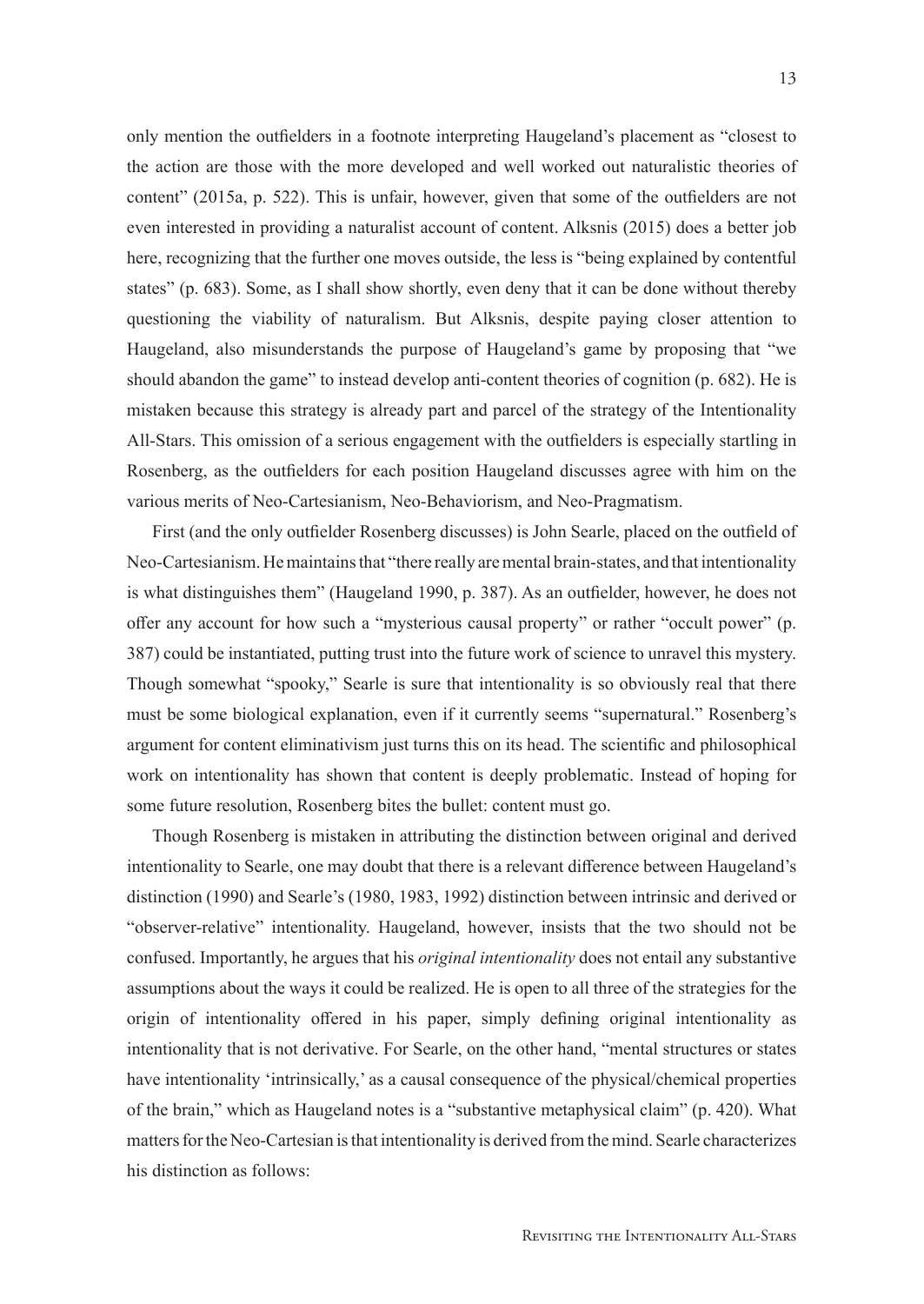The actual performance in which the speech act is made will involve the production (or use of presentation) of some physical entity, such as noises made through the mouth or marks on paper. Beliefs, fears, hopes, and desires on the other hand are intrinsically Intentional. To characterize them as beliefs, fears, hopes, and desires is already to ascribe Intentionality to them. But speech acts have a physical level of realization, qua speech acts, that is not intrinsically Intentional. There is nothing intrinsically Intentional about the products of the utterance act, that is, the noises that come out of my mouth or the marks that I make on paper. (Searle, 1983, p. 27)

Content eliminativists can grant all this, but they deny that there is any *original intentionality* to be had. Without original intentionality, of course, there is also no *derived intentionality* to be had. As the quote of Godfrey-Smith (2006) in Section 2 illustrated, the optimism that infielders, such as Fodor, used to have about the prospect of naturalizing content has diminished drastically. Even worse, Hutto and Satne (2015a) point out that some of the star players at the Neo-Cartesian base seem to have become outfielders, dropping the strategy<sup>18</sup> altogether.

In what might be regarded as a remarkable shift of views, Fodor and Pylyshyn (2015) now hold that "Quine was right: … meaning should be viewed as a suspect notion for purposes of serious theory construction" (p. 50). By their lights, "Like the Loch Ness Monster, meaning is a myth" (p. 58). At first glance, these statements might lead to some confusion about which base Fodor and Pylyshyn are now really covering. In fact they are still seeking to naturalize content in a neo-Cartesian way, it is just that they now conceive of content in thoroughly non-Fregean terms (Hutto and Satne, 2015a, p. 523)

Owing to the scope of this paper, I unfortunately cannot explore their new account much further, but Hutto and Satne (2015a) raise doubts that Fodor and Pylyshyn (2015) can satisfy their conditions for naturalizing content. Without an explanation of how semantic content can arise from non-semantic physical events, it must be treated similarly to Searle's position, i.e., as explanatorily hollow.

Rosenberg agrees with the Neo-Behaviorists in seeing intentional ascriptions as a sort of useful fiction. Here, it is a startling omission not to mention B.F. Skinner, who comes quite close to content eliminativism, largely agreeing with Fodor and Pylyshyn (2015). Haugeland writes:

<sup>18</sup> Or rather "ball" if one intends to keep the baseball analogy.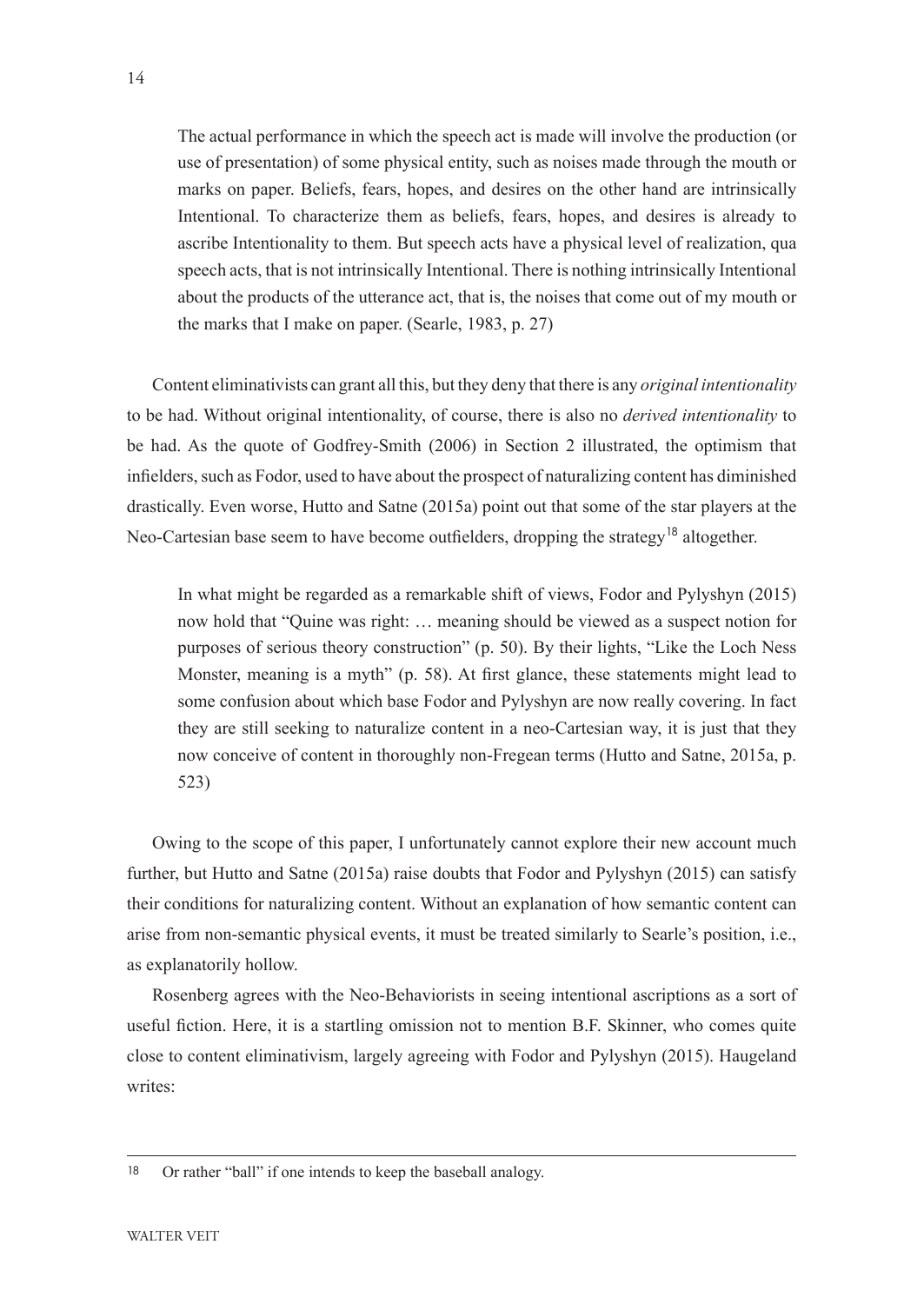Finally, way out on the warning track in center field, B.F. Skinner is up against the wall defending the view that science can explain behaviour without reference to intentionality, and that therefore there is no reason to posit intentional states or entities. Hence, their status is like that of the crystal spheres or the luminiferous aether: unnecessary inventions of a naive and false scientific theory. (Haugeland, 1990, p. 388)

Two interesting allies for *content eliminativism* wait on the outfield of Neo-Pragmatism: Rorty and, perhaps more surprisingly, Derrida. Haugeland points out that:

Richard Rorty and Jacques Derrida are out in the left field. They both play pretty deep, Derrida perhaps closer to the foul line. The position in a nutshell: talk about mentality and intentionality is just that: *talk*. "Intentional idioms" may, as a way of talking, sometimes be useful or entertaining; but that gives them no more claim on our allegiance than talk of sakes or goblins. What's worse, they're out of date; now that the intellectual high culture is over its infatuation with transcendence and the a priori, intentionality can slip quietly into the social-history curriculum, alongside transubstantiation, noumenal selves, and the divine right of kings. (Haugeland, 1990, p. 387)

Unlike infielders, who have gone to great lengths to undermine each other's attempts at naturalizing content, outfielders have an odd convergence: a convergence upon content eliminativism. Whether they treat intentionality as fortune-telling or the aether (Skinner), fairy tales of goblins (Rorty and Derrida), or myths akin to the Loch Ness Monster (Fodor, Pylyshyn, and Quine), content seems to be something we can do without. Far from treating outfielders as lackluster defenders of their positions, if anything merely providing sketches (i.e., "underdeveloped" theories) of how content could be naturalized, the inverse might be true: they have recognized that any serious work on each base will result in the conclusion that intentionality cannot be saved. Rather than solving the problem of naturalizing content, outfielders from various fields have gone to great lengths to show that the problem is far less severe than we might have thought. More importantly, it is not a real problem for naturalism. This of course leaves open the question of how the mind works. How can our brains produce apparent content and intentionality? The content eliminativist owes an alternative explanation, perhaps even an alternative paradigm to the received views in cognitive science, one unlike the Cartesian folk conception of our minds. It is here that recent developments in neuroscience make content eliminativism a far more attractive position.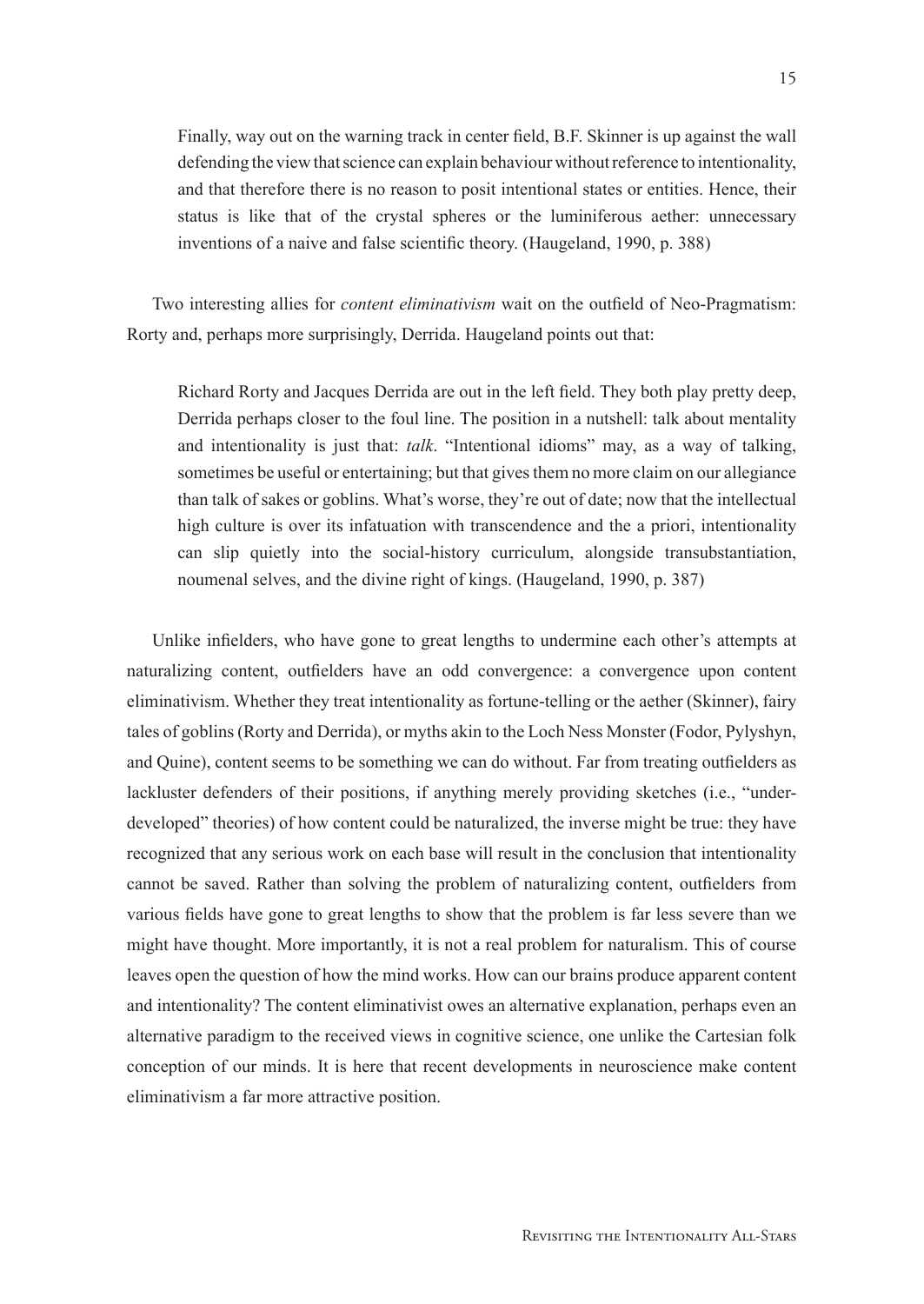#### 4. Content Eliminativism

Why is *content eliminativism* commonly disregarded as a serious contender even among naturalists? Here, a cutting remark Daniel Dennett made about Rosenberg's position will serve to illustrate the main line of attack. He suggests an analogy to Antoine Magnan (1934) famously known for arguing that it is impossible for bees to fly, given the laws of air resistance. Rosenberg, according to this analogy, is convinced of the arguments for eliminativism, even though content is as obvious as the fact that bees can fly.<sup>19</sup> This analogy is interesting for several reasons and allows for two contrasting interpretations.

First of all, this analogy appears similar to some objections naturalists make against their non-naturalist adversaries—those who practice philosophy from an armchair, supposedly largely ignoring science and solely relying on a priori arguments and assumptions. Perhaps the most obvious recent example here is Nagel's (2012) heavily criticized book *Mind and Cosmos*. Both scientists and philosophers were quick to condemn the book, it serving as an example for philosophy gone wrong, showing the flaws of mere a priori armchair philosophizing.<sup>20</sup>

One of several spurious arguments that Nagel provides is that "moral realism is incompatible with a Darwinian account of the evolutionary influence on our faculties of moral and evaluative judgment," concluding that "since moral realism is true, a Darwinian account of the motives underlying moral judgment must be false, in spite of the scientific consensus in its favour" (p. 105). No naturalist, in fact, no one should accept this argument. On the first reading, Rosenberg might appear as someone who—similar to the argument by Nagel—holds that because of conceptual a priori arguments, a naturalization of content is impossible.<sup>21</sup> Instead, I suggest an alternative reading with a far less fortunate outcome for Dennett. Here, Rosenberg is depicted as someone who follows science, even when *common sense* screams that the theory is wrong. Such a reading would put Dennett in the same boat as Thomas Nagel and Rene Descartes, arguing that since we obviously have intentional content, *content eliminativism* must be false, in spite of the scientific consensus.<sup>22</sup>

Dennett, of course, would be quick to deny this: there is no scientific consensus on content eliminativism. That is correct. However, there are two conclusions to draw from this, one in

<sup>19</sup> From personal conversation at the Generalized Theory of Evolution Conference in Düsseldorf, 2018.

<sup>20</sup> Examples include Dupré (2012), Godfrey-Smith (2013), Leiter and Weisberg (2012), Kitcher (2013), McGinn (2013), and William (2015).

<sup>21</sup> Similar views may be attributed to various outfielders explored above.

<sup>22</sup> Notice the same argumentative style to Nagel's argument above.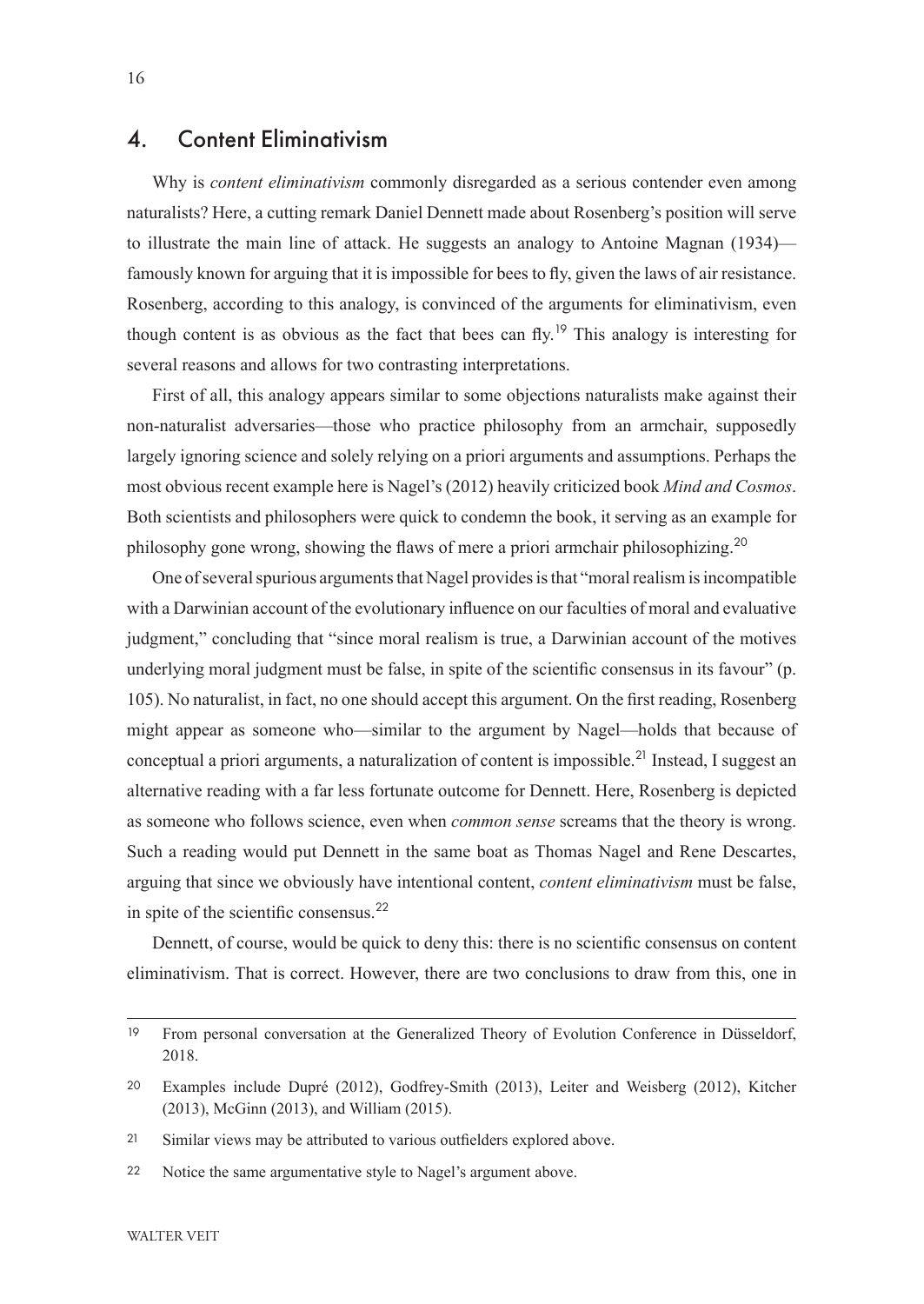favor of content eliminativism and the other requiring plenty of work. Firstly, no serious naturalist should ever argue that because something *seems* obviously true, there must be a way to naturalize it, i.e., make it safe for science. As optimistic as the program of naturalizing content was in the 1980s and 90s, alternative views are currently blossoming. Some outfielders such as Searle, who hold that intentionality is not a problem because it obviously exists, need to reconsider their positions. Why? Because, the second conclusion to draw from this argument is that content eliminativists need to provide a scientific explanation of how the mind works, giving rise to the illusion of intentionality without thereby naturalizing content. If no such alternatives to the received representationalist view of the mind are available, Dennett may be justified to draw this analogy. But this is not the case.

Rosenberg importantly reveals that even if intentional ascriptions work considerably well at the moment, there are already areas of neuroscience that are "better at explaining and predicting behaviour," which should lead us to expect that "advances in neuroscience will eventually reveal the wrongness of intentional content attribution, as science has revealed the wrongness of color attributions, folk physics, and other adaptively useful fictions" (2015, p. 453). This is far from an a priori conceptual argument; instead, it considers the current advances in neuroscience as a serious attack on the traditional philosophy of mind.

Recent advances in neuroscience make content eliminativism far more attractive and plausible than has been assumed. Much of the opposition to content eliminativism may stem from the fact that the Cartesian foundations of neuroscience have only recently been questioned.<sup>23</sup> Terms such as cognition, memory, information storage, etc., are related to and are defined in terms of the very paradigm that is being questioned here. However, some philosophers such as Jacobson (2015) argue that actual neuroscientists are already not committed to the "philosopher's fancy" of representation and intentionality. She argues that much of neuroscience does perfectly well without requiring content. Content eliminativism, rather than undermining naturalism and neuroscience, might actually have barely any impact as current neuroscience is already closer to the eliminativist position outlined here than traditional computationalist approaches.

It seemed to me quite clear by the late 1990s that "mental representation" as used in the cognitive sciences had just about nothing to do with the mental representations that are dominant in standard philosophy of mind (Jacobson, 2007, 2008, 2009, 2013). As we will see below, with the rise of representational similarity theories and their elaboration of what representation in neuroscience amounts to, there seems no doubt now that

23 See Wheeler (2013), Jacobson (2003, 2015), and Hutto and Myin (2013, 2014, 2017).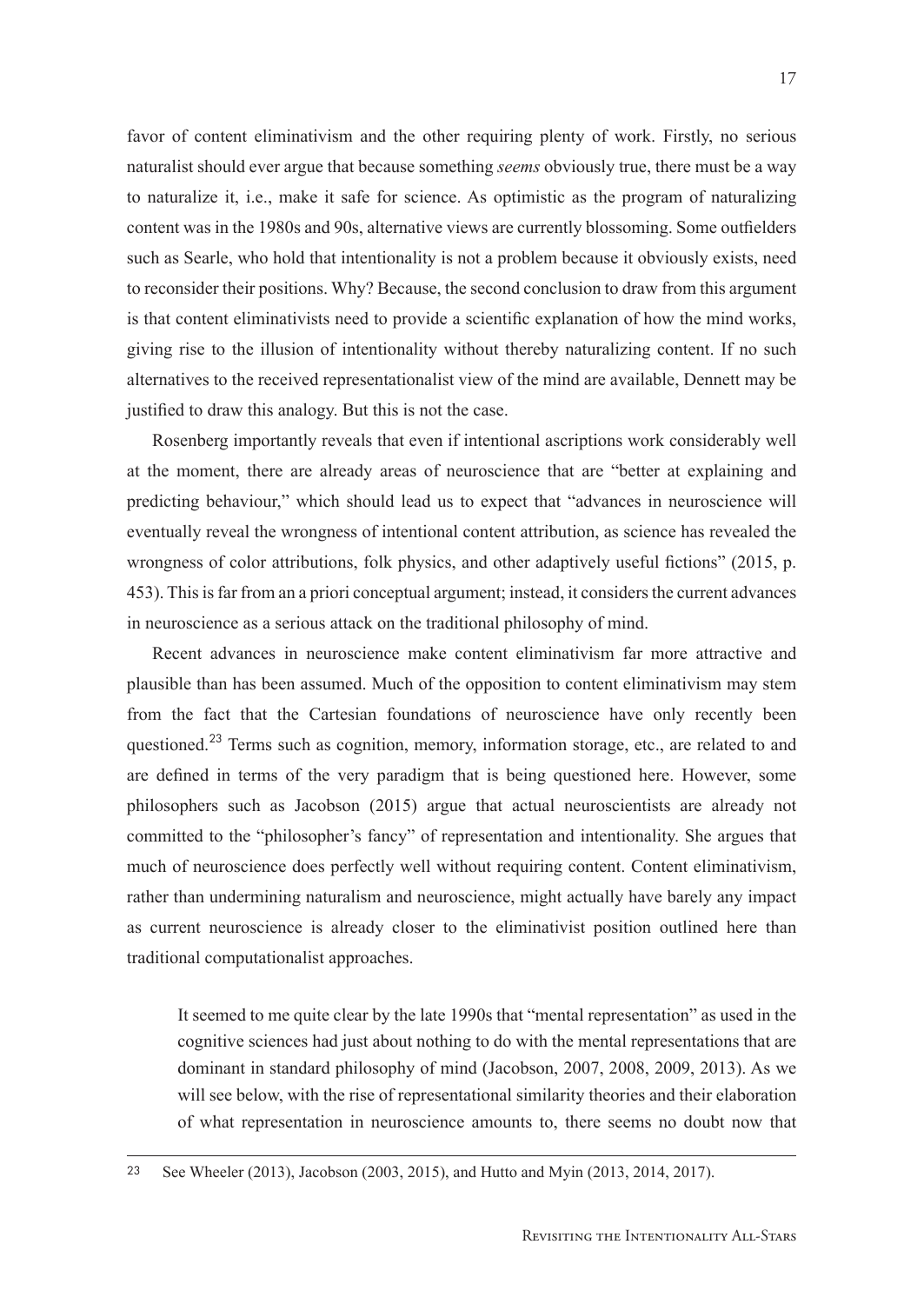cognitive neuroscientists have in mind a very different notion of representation (Jacobson, 2015, p. 627)

Unless philosophers want to criticize neuroscientists for the use of representational terms by vague and context-sensitive similarity relations, without the presence of intentional content *via* a priori armchair theorizing, I suggest that representations without intentional content are not incoherent. Neuroscience "marches on" by uncovering the workings of the "mind" in decidedly non-Cartesian terms. The terminology, however, may be here to stay. Perhaps we should take the naturalist route seriously and let neuroscientists be the ultimate arbiters on how terms such as representation, cognition, memory, and information storage are to be understood. As Rosenberg's analysis of Kandel's (2009) Nobel Prize-winning work on the neuroscience of memory suggests:

[information storage] turns out to be just a matter of either organizing extant synaptic circuits in new wiring patterns or switching on genes in neurons that produce new synapses. […] The brain does everything without thinking *about* anything at all (Rosenberg, 2014, pp. 26–27)

If Jacobson and Rosenberg are right about the state of neuroscience, then the adoption of an alternative framework, such as radical enactivism proposed and developed by Hutto and Myin (2013, 2017), would have far less of a radical impact on the neurosciences than imagined, since content already plays a much smaller role in the sciences than philosophers have assumed. Rather than tying ourselves here to any particular anti-representationalist view of the brain, I suggest that there are plenty of alternatives to the received view in cognitive science, and the best path may well be an embrace of pluralism. A detailed analysis of *content eliminativism* in the cognitive sciences would require its own paper, perhaps even the tools of experimental philosophy, and due to considerations of space, cannot be offered here. However, the arguments presented in this paper should serve to illustrate the idea that neuroscience can work well in a framework of content eliminativism.

One further line of criticism against the viability of content eliminativism—perhaps the strongest possible objection—comes in the charge of incoherence, i.e., that anyone who accepts the view cannot consistently acknowledge that they accept it.<sup>24</sup> That is because the acceptance of the view entails that one believes it, but eliminativism denies that we have beliefs in the form of intentional content. This fear of the incoherence of the position has, I

<sup>24</sup> I thank an anonymous reviewer for urging me to respond to this criticism of content eliminativism.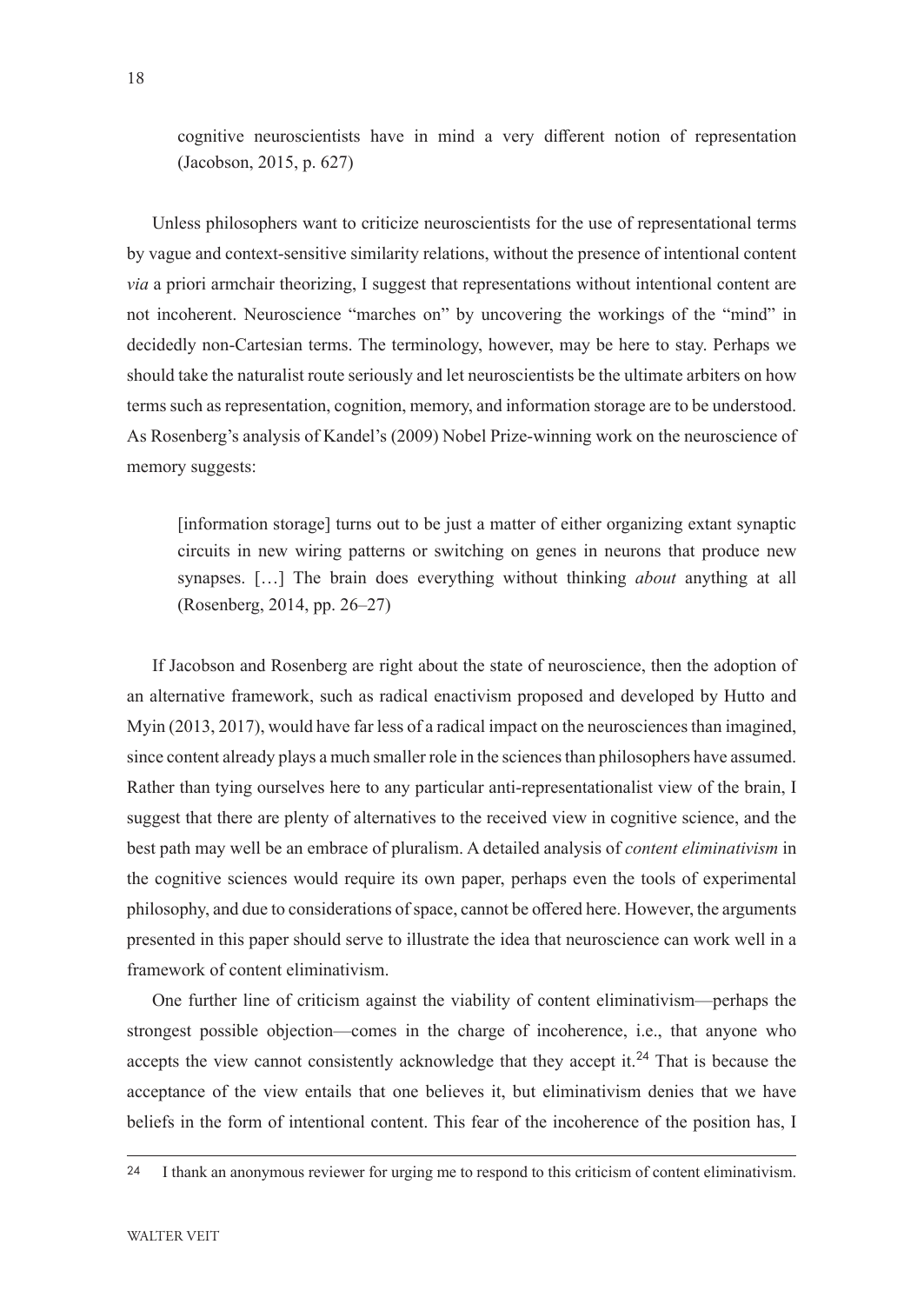suspect, made the view appear absurd—a literal non-contender that is only to be shown wrong, not proven right. This is not just the worry that intentional content is "intuitively obvious," but rather that anyone offering an argument for content eliminativism is already dealing with intentional content and thus undermining their own position. In the conclusion of his response to Hutto and Satne, Rosenberg (2015) admits that this is a major challenge: "once we turn our backs on intentionality, eliminativists will need to find a way of avoiding the critique that we can't express the truth of our theory, or even that it has meaning," though he nevertheless thinks that "we can do it, but it will require another few pages" (p. 547). One way of responding to this challenge is thus likewise to maintain that no good reason has been provided for thinking that this problem cannot be overcome, but this is beyond the scope of this paper. Nevertheless, one option that I suspect has great promise is a suggestion by Alksnis (2015) that I briefly describe below.

Note, however, that my goal was not to provide an extended philosophical argument and defense of eliminativism, but rather to revisit Haugeland's original playing field to show that the view already stands on much better feet than it is often given credit for; that it is a mistake to discard the view out of hand without acknowledging that it is part of the strategy of the *Intentionality All-Stars*. Furthermore, it is worth noting that this argument against eliminativism relies upon a content-based concept of truth, and since the philosophical status of truth has remained elusive, we ought not to demand that eliminativists must solve this problem prior to eliminativism being taken seriously as a contender. Indeed, we might only be able to develop serious contenders for a concept of truth compatible with eliminativism once we try to develop an eliminativist epistemology. Too little effort has been spent on seriously developing such alternatives, so we should not reject eliminativism out of hand. Perhaps an autopoietic account could provide another alternative worth exploring, as suggested by Abramova and Villalobos (2015). Though I have some reservations against this account, I will not go into any detail here (though see Veit & Browning forthcoming). One avenue, however, that I find especially encouraging has been suggested by Alksnis (2015), who argues that J.J. Gibson's (1977, 1979) notion of affordances could provide us with a useful ecological alternative that is similar to content in some regards but ultimately rejecting aboutness. This makes it an ideal contender for eliminativists to explain the workings of the mind. To develop this notion into an alternative epistemology, however, would take us far beyond the goals of this paper. It is sufficient for me to maintain that I see the affordance approach as one plausible contender towards an eliminativist epistemology. Let me therefore now turn to the conclusion of this paper.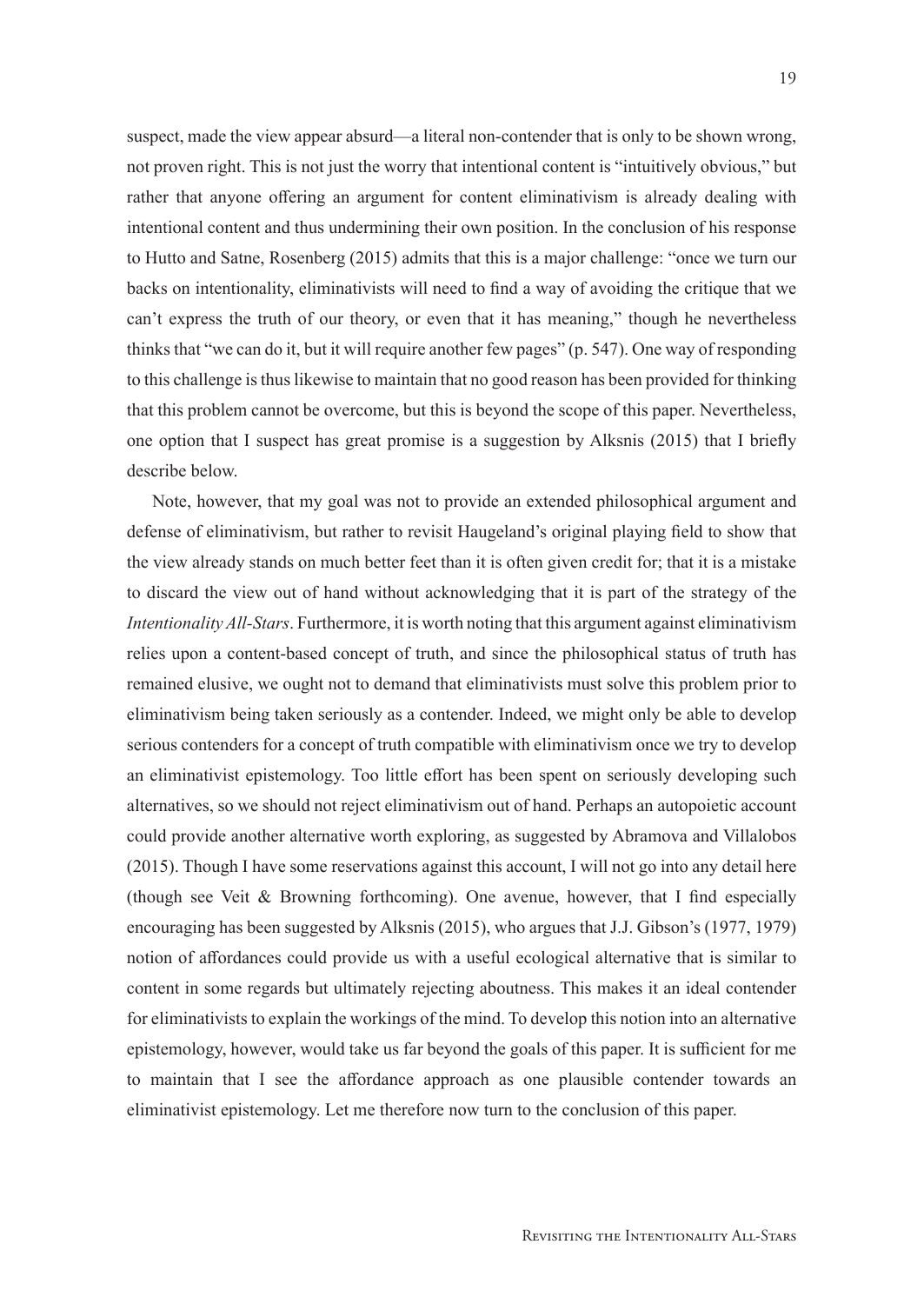## 5. Conclusion: Game Over?

Hutto and Satne (2015a) conclude their "game analysis" with the observation that the star players have failed by trying to win the game alone, "undermining the efforts of their team in the process" (p. 535). They use the baseball analogy to argue that the game can only be won through teamwork and requires a new management that gives the "players on each base […] new direction, demarcating their specific roles in the larger game. Only then will the All-Stars start to function effectively as a team – only then is it likely that they will finally get their innings and maybe, just maybe, win the game." (2015a, p. 535). However, it should now be apparent why I argued in the beginning that Hutto and Satne misunderstand what the game is about. Notably, they criticize Quine for operating "within a third personal, theoretical and observational framework" (p. 526), leading to inherent problems in the naturalization of meaning, aboutness, and content. Instead, they want us to relax our naturalist stances. Now, there might very well be good reasons to adopt such a relaxed stance, but is there any need of doing so in the face of the problem of intentionality? To win, the Intentionality All-Stars only have to beat the opposing team. The "other team" are of course first-person phenomenalists, who deny that intentionality can be understood by the naturalist, i.e., third-person, scientific framework. This does not exclude the eliminativist position, for naturalism would prevail if it was to show that content was an illusion.

As this paper hoped to show, much of the effort put into the naturalization program may have been due to a fear that naturalism may be undermined, or perhaps even worse, the return of mind–body dualism. Failure to naturalize content does not entail a loss to the likes of Thomas Nagel (2012) who deny that science can give us an understanding of intentionality or consciousness, instead asserting that they can only be understood from first-person experience. But as Haugeland elegantly replied at the end of his essay, we can leave the question "What is it like to be *at* bat?" for another day (1990, p. 419). Once the outfielders are taken seriously as defending a naturalistically tenable view, naturalist infielders need no longer despair that their failure to provide naturalist accounts of content undermines naturalism itself. Hutto and Satne (2015a) have provided a good analogy for teamwork, but the common goal of the players is not naturalizing content but a defense of naturalism against first-person phenomenalists.

To conclude this revisit of Haugeland's baseball analogy for the intentionality challenge to naturalism: the game cannot be won without outfielders. The work of outfielders suggests that we need not be afraid of first-person phenomenalists; they are unable to strike the ball far anyway. Global content eliminativism is a serious contender and deserves a more prominent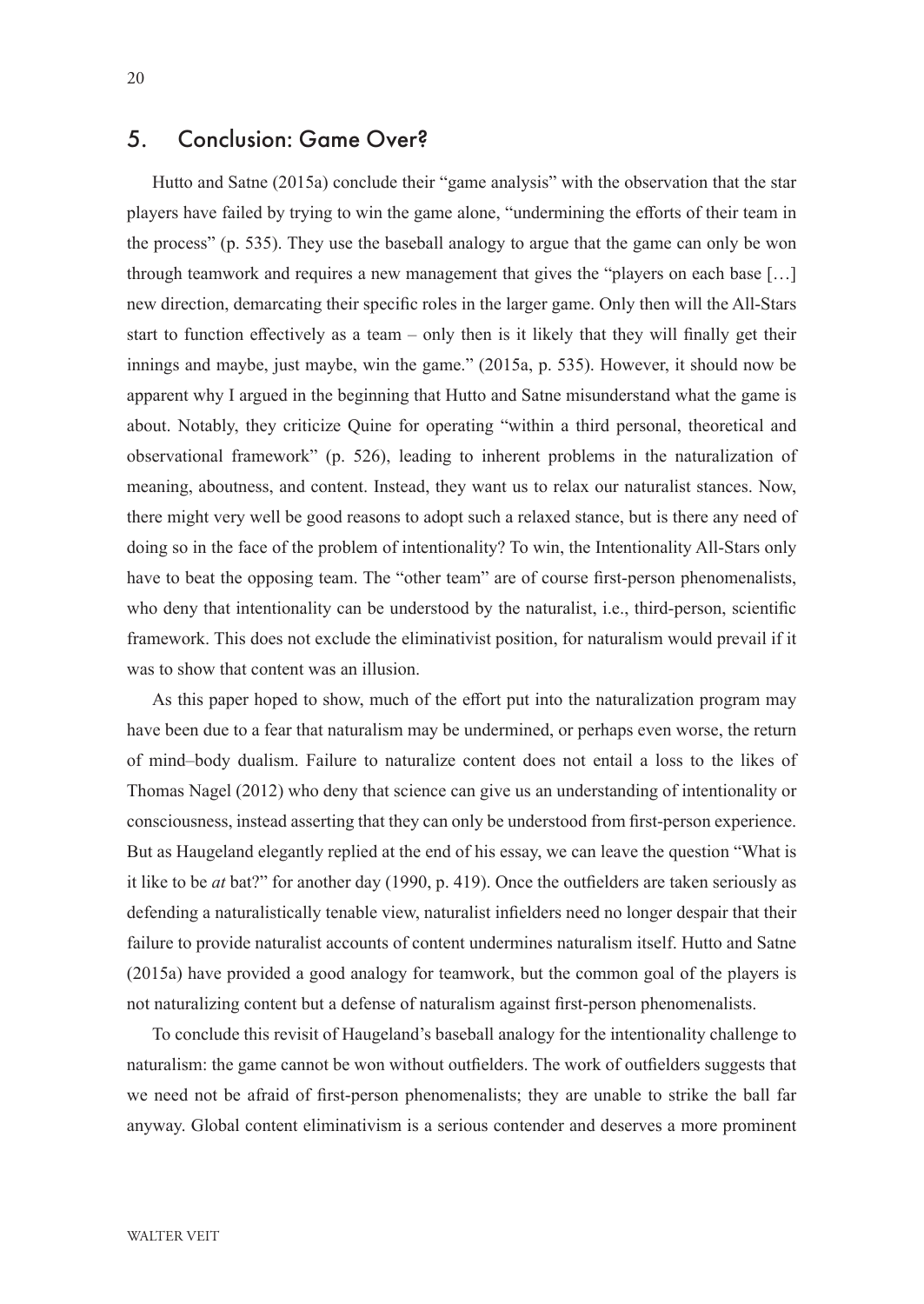role in the debate, strengthening naturalism rather than undermining it. On the other hand, what we can really relax about is the apparent "problem of intentionality." Naturalism is safe.

#### Acknowledgments

For their feedback, I would like to thank Heather Browning, Max Jones, and Alex Rosenberg, in addition to two anonymous reviewers.

## References

- Abramova, K. & Villalobos, M. (2015). The apparent (Ur-) intentionality of living beings and the game of content. *Philosophia*, *43*(3), 651–668.
- Alksnis, N. (2015). A dilemma or a challenge? Assessing the all-star team in a wider context. *Philosophia*, *43*(3), 669–685.
- Bashour, B. & Muller, M. (ed.) (2014). *Contemporary Philosophical Naturalism and Its Implications*. Routledge.
- Beer, R. D. (1990). *Intelligence as adaptive behavior: An experiment in computational neuroethology*. Academic.
- Beer, R. D. (2000). Dynamical approaches to cognitive science. *Trends in Cognitive Sciences*, *4*(3), 91– 99.
- Brandom, R. (1979). Freedom and constraint by norms. *American Philosophical Quarterly*, *16*, 187–196.
- Brandom, R. (1983). Asserting*. Nous*, *XVII*, 637–650.
- Caston, V. (Fall 2008 Edition) Intentionality in Ancient Philosophy. In E. N. Zalta (Ed.) *The Stanford Encyclopedia of Philosophy.*
- Chalmers, D. J. (1995). Facing up to the problem of consciousness. *Journal of Consciousness Studies 2*(3), 200–219.
- Churchland, P. M. (1981). Eliminative materialism and the propositional attitudes. *Journal of Philosophy 78*: 67–90.
- Dennett, D. C. (1985). *Brainstorms*. MIT Press.
- Dennett, D. C. (1987). *The Intentional Stance*. MIT Press.
- Dennett, D. C. (2009). Intentional Systems Theory. In B. McLaughlin, A. Beckermann, S. Walter (eds.) *Oxford Handbook of the Philosophy of Mind*., OUP, 2009, pp. 339–350.
- Dennett, D. C. (2017). *From Bacteria to Bach and Back: The Evolution of Minds*. Penguin.
- Dupré, J. (2012). Review of Mind and Cosmos: Why the Materialist Neo-Darwinian Conception of Nature Is Almost Certainly False, by Thomas Nagel. *Notre Dame Philosophical Reviews*, *October* 29.
- Field, H. (1978). Mental Representation. *Erkenntnis*, 13, 9–61.
- Fodor, J. (1975). *The Language of Thought*. Thomas Y. Crowell.
- Fodor, J. (1981). *Representations*. MIT Press.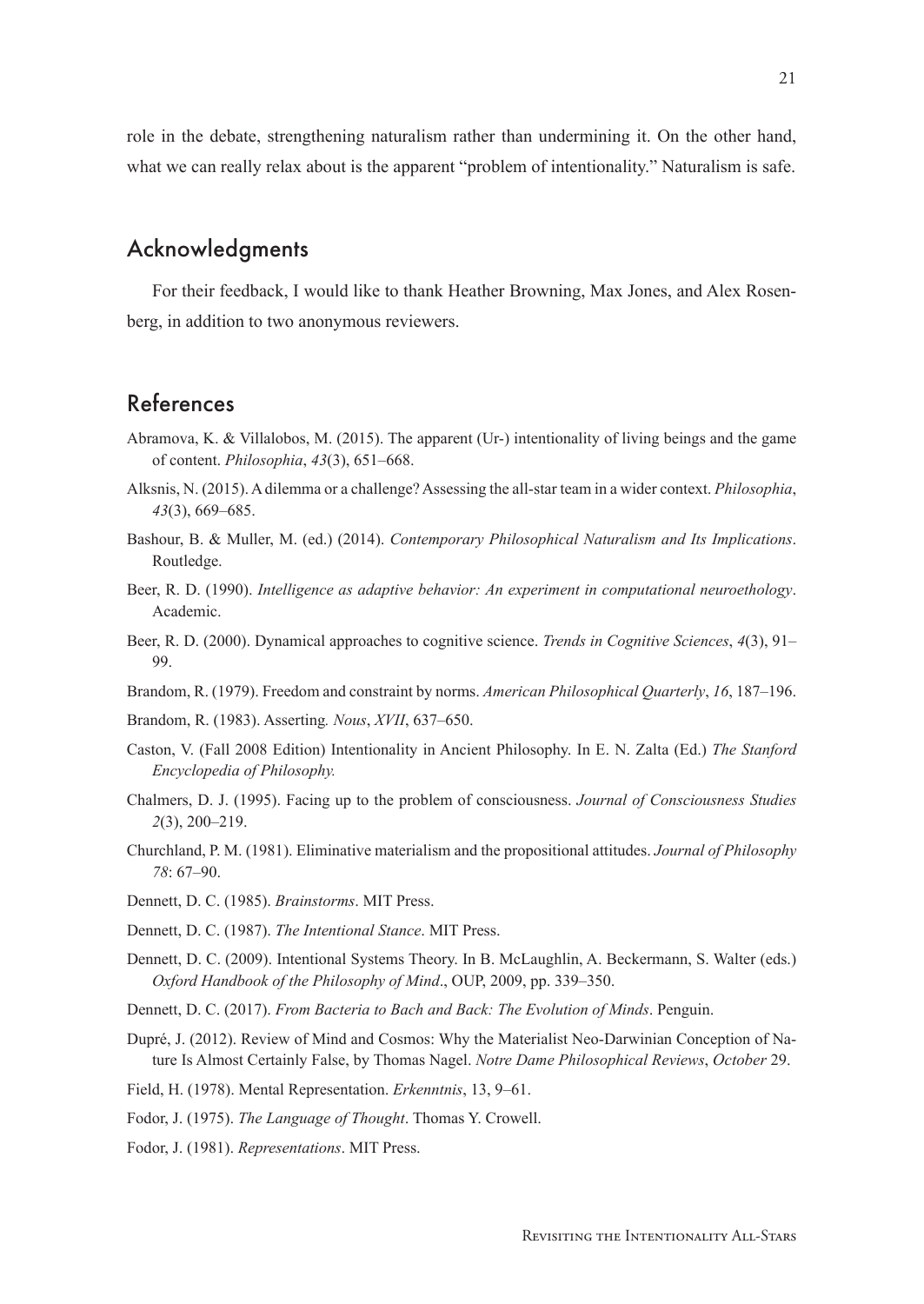- Fodor, J. A. & Pylyshyn, Z. W. (2015). *Minds without meanings: An essay on the content of concepts*. MIT Press.
- Gibson, J. J. (1977). The theory of affordances. In R. Shaw & J. Bransford (Eds.), *Perceiving, acting, and knowing: Toward an ecological psychology*. Erlbaum.
- Gibson, J. J. (1979). *The ecological approach to visual perception*. Houghton Mifflin.
- Godfrey-Smith, P. (2006). Mental representation, naturalism and teleosemantics. In G. Macdonald & D. Papineau (Eds.), *Teleosemantics* (pp. 42–68). Oxford University Press.
- Godfrey-Smith, P. (2013). Not Sufficiently Reassuring (review of Thomas Nagel's Mind and Cosmos), *London Review of Books 35*(2): 20–21.
- Graziano, M. (2016). Consciousness engineered, *Journal of Consciousness Studies*, *23*(11–12), pp. 116– 123. Reprinted in Frankish, K. (ed.) (2017) *Illusionism as a Theory of Consciousness*, Imprint Academic.
- Haugeland, J. (1990). The intentionality all-stars. *Philosophical Perspectives*, *4*, 383–427.
- Heidegger, M. (1927). *Sein und Zeit*, Tübingen: Max Niemeyer Verkag; translated (1962) by John Macquarrie and Edward Robinson, as *Being and Time*, Harper & Row.
- Horwich, P. (2014). Naturalism and the Linguistic Turn. In: B. Bashour and H. Muller (eds.), *Contemporary philosophical naturalism and its implications*. Routledge, pp. 37–43.
- Hutto, D. D. & Myin, E. (2013). *Radicalizing enactivism: Basic minds without content*. MIT Press.
- Hutto, D. D. & Myin, E. (2014). Neural representations not needed: no more pleas, please. *Phenomenology and the Cognitive Sciences*, *13*(2), 241–256.
- Hutto, D. D. and Myin, E. (2017). *Evolving enactivism: basic minds meet content*. MIT Press.
- Hutto, D. D. & Satne, G. (2015a). The natural origins of content. *Philosophia*, *43*, 521–536.
- Hutto, D. D. & Satne, G. (2015b). Introduction: Searching for the natural origins of content. *Philosophia*, *43*(3), 505–519.
- Jacobson, A. J. (2003). Mental representations: what philosophy leaves out and neuroscience puts in. *Philosophical Psychology*, *16*(2), 189–203.
- Jacobson, A. J. (2007). Empathy, primitive reactions and the modularity of emotion. *Canadian Journal of Philosophy*, *36*(32), 95–113.
- Jacobson, A. J. (2008). What should a theory of vision look like? *Philosophical Psychology*, *21*(5), 641–655.
- Jacobson, A. J. (2009). Empathy and instinct: cognitive neuroscience and folk psychology. *Inquiry: An Interdisciplinary Journal of Philosophy*, *52*(5), 467–482.
- Jacobson, A. J. (2013). *Keeping the World in Mind*. Palgrave Macmillan.
- Jacobson, A. J. (2015). Three Concerns about the Origins of Content. *Philosophia 43*: 625–638.
- Kitcher, P. (2013). Things Fall Apart. The New York Times, *September* 8. http://opinionator.blogs. nytimes.com/2013/09/08/things-fall-apart/? r=0 (accessed May 12, 2019).
- Leiter, B. & Weisberg, M. (2012). Do You Only Have a Brain? On Thomas Nagel. Review of Mind and Cosmos: Why the Materialist Neo-Darwinian Conception of Nature Is Almost Certainly False, by Thomas Nagel. *The Nation*, *October* 22: 27–31.
- Magnan, A. (1934). *Le Vol des Insectes*. Hermann.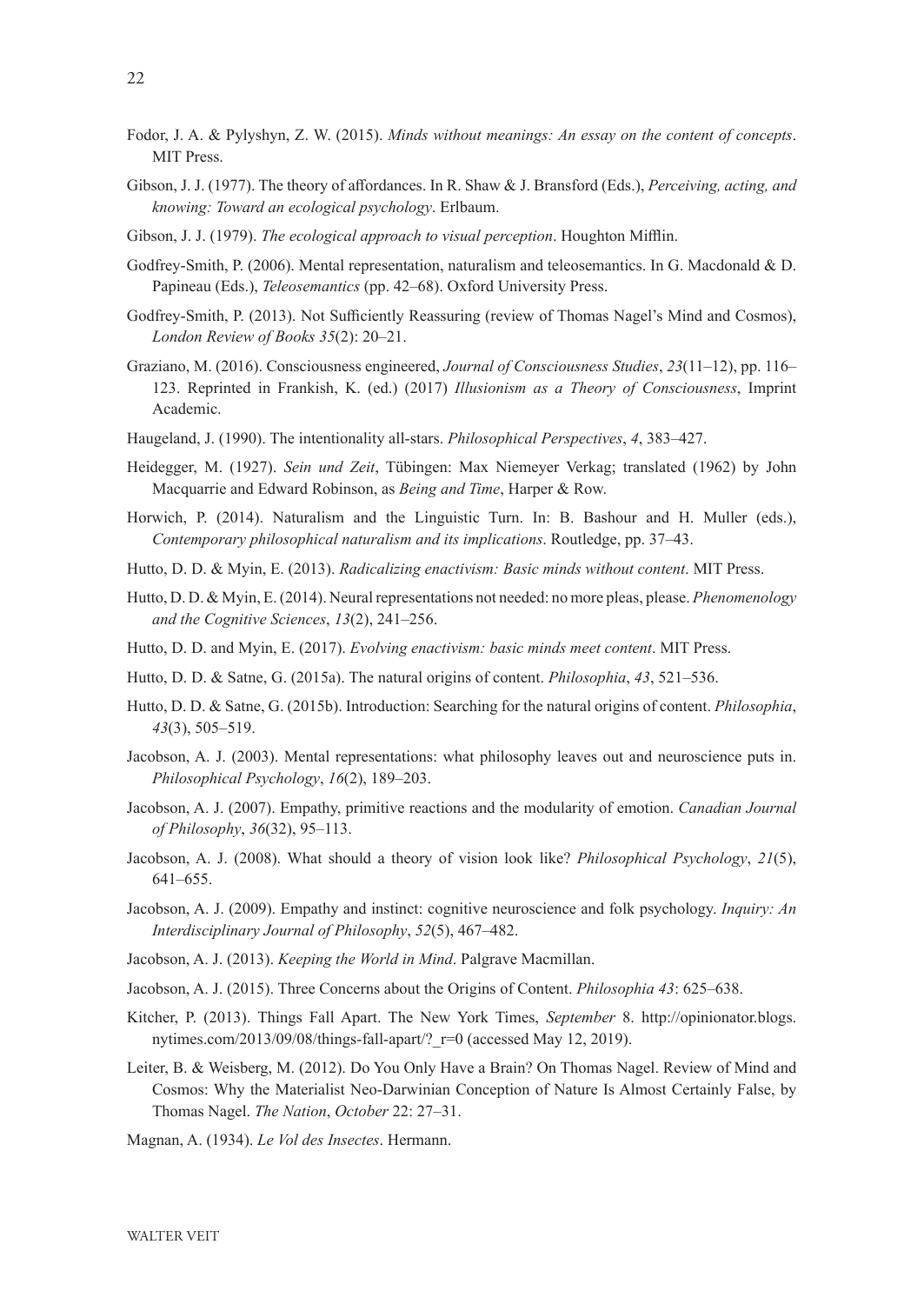- McGinn, C. (2013). Mind and cosmos: Why the materialist neo-Darwinian conception of nature is almost certainly false [Review of *Mind and Cosmos: Why the Materialist Neo-Darwinian Conception of Nature is Almost Certainly Wrong*, by T. Nagel]. *Mind*, *122*, 582–585.
- Nagel, T. (2012). *Mind and Cosmos: Why the Materialist Neo-Darwinian Conception of Nature is Almost Certainly False*. Oxford University Press.
- Pylyshyn, Z. (1984). *Computation and Cognition: Toward a Foundation for Cognitive Science*. MIT Press.
- Quine, W. V. O. (1960). *Word and object*. MIT Press.
- De Rosa, R. (2010). *Descartes and the Puzzle of Sensory Representation*. Oxford University Press.
- Descartes, R. (1641). *Meditationes de prima philosophia, in qua Dei existentia et animae immortalitas demonstrantur*. Michel Soly.
- Rosenberg, A. (2011). *The atheist's guide to reality*. Norton.
- Rosenberg, A. (2013). How Jerry Fodor slid down the slippery slope to anti-Darwinism, and how we can avoid the same fate. *European Journal of Philosophy of Science*, *3*, 1–17.
- Rosenberg, A. (2014). Disenchanted naturalism. In: B. Bashour and H. Muller (eds.), *Contemporary philosophical naturalism and its implications*. Routledge, pp. 17–37.
- Rosenberg, A. (2015). The genealogy of content or the future of an illusion. *Philosophia*, *43*, 537–547.
- Searle, J. (1980). Minds, Brains, and Programs. (Including 27 commentaries and the author's responses), *Behavioral and Brain Sciences*, *3*, 417–457.
- Searle, J. (1983). *Intentionality: An Essay in the Philosophy of Mind*. Cambridge University Press.
- Searle, J. (1992). *The rediscovery of the mind*. MIT Press.
- Sellars, W. (1954). Some Reflections on Language Games. *Philosophy of Science*, *21*, 204–228.
- Sellars, W. (1969). Language as Thought and as Communication. *Philosophy and Phenomenological Research, XXIX*, 506–527.
- Simmons, A. (1999). Are Cartesian Sensations Representational? Noûs, *33*, 347–369.
- Skinner, B. F. (1971). *Beyond freedom and dignity*. Knopf.
- Stalnaker, R. C. (1987). *Inquiry*. MIT Press.
- Veit, W. & Browning, H. (forthcoming). Life, Mind, Agency: Why Markov Blankets Fail the Test of Evolution. Behavioral and Brain Sciences.
- Veit, W. & Ney, M. (2021). Metaphors in Arts and Science. *European Journal for Philosophy of Science*, *11*(44). https://doi.org/10.1007/s13194-021-00351-y
- Veit, W. (2021). Agential Thinking. *Synthese*. https://doi.org/10.1007/s11229-021-03380-5
- Wheeler, M. (2013). Science Friction: Phenomenology, Naturalism, and Cognitive Science. In H. Carel and D. Meacham (eds), *Phenomenology and Naturalism* (Cambridge University Press), pp. 135–168.
- William, I. (2015). *The Free Market Existentialist: Capitalism without Consumerism*. Wiley Blackwell.
- Williams, D. (2018). Predictive processing and the representation wars. *Minds and Machines*, *28*(1), 141–172.